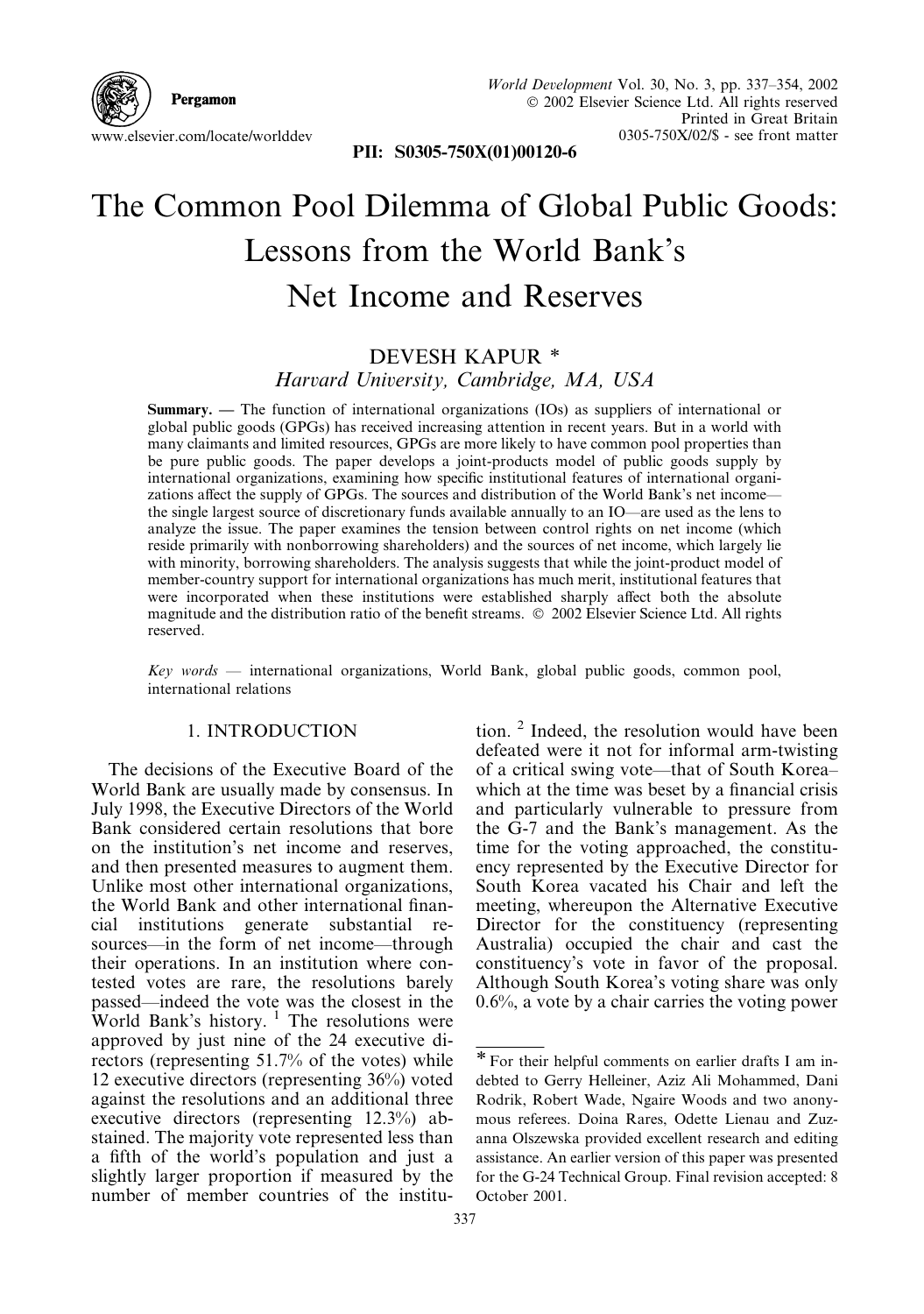of the entire constituency represented by the chair—the votes cannot be split. Had the South Korean Executive Director cast his vote against the management's proposal or even decided to formally abstain, management and the G-7's proposal would have been defeated. At the time, the voting share of the constituency represented by South Korea in the World Bank's board had  $3.09\%$  of the vote.

Why was the issue so contentious that it could produce such deep fissures in the institution? At one level, as befits a financial institution, the vote ostensibly reflected the control rights of the World Bank's members by virtue of their differential shareholding. But a closer analysis of the underlying issues affecting the sources and uses of the World Bank's net income is much more revealing. During the 1990s, when demand for global public goods rose relative to the Bank's resources, the use of these resources became increasingly politically contentious. This paper argues that the distributional issues inherent in the vote were not just a matter of control rights exercised by shareholders. Rather, they speak to broader causal links between the institutional context of decision making and the priorities that prevail in the supply of international public goods (IPGs) or global public goods (GPGs). The paper further argues that an understanding of the historically locked-in institutional design features of international organizations is critical to understanding outcomes in the international cooperation mediated by these organizations.

The task of understanding international cooperation (and more broadly international governance) has generated much interest within international relations scholarship in recent years. The literature has identified international organizations (IOs) as a key mechanism for transnational cooperation, conflict management, and collective action. It has also pointed out that they are important, although by no means exclusive, institutional mechanisms for providing GPGs. <sup>4</sup> Intergovernmental IOs, the focus of this paper, include bodies that range from formal organizations such as the United Nations (UN), the World Bank, and the International Monetary Fund (IMF) to less formal arrangements such as the groupings of countries into the G-7, G-10, G-20, G-24, and G-77. All of these institutions serve similar purposes: they generate information and lower the costs of undertaking transactions, encourage members to think about their common

future, create linkages across issues, and serve as agents that both create and diffuse ideas, norms, and expectations.<sup>5</sup> Furthermore, they allocate scarce resources—and so have a hand in their attendant distributional consequences and conflicts. They are arbiters in facilitating negotiations, and also managers who help enforce rules in the form of sanctions, conditionalities, or direct force. On the one hand, IOs provide and embody global rules, standards, and dispute resolution mechanisms—they are intermediate GPGs in and of themselves. At the same time, they help secure and supply other global public goods that are final objectives, such as peace, economic order, and financial stability.

Prominent theories of international cooperation share a presumption that interstate bargaining is inherently costly, entailing an investment of time, money, energy and personnel. <sup>6</sup> This theoretical scaffolding, however, is for the most part weak with regard to the role of IOs. Indeed, it has been observed that states take IOs more seriously than scholars.  $\frac{7}{1}$  Regime theory focuses on the institutional organization of international cooperation; while insightful, it has little to say either on the operational roles of IOs or on the issues of distribution and power in international politics that may affect these roles. <sup>8</sup> Decentralized cooperation theory argues that states solve collective action problems in the international arena through strategies of reciprocity. <sup>9</sup> While it points our attention to institutional capacities other than centralized enforcement in mediating international relations, it too underplays the role of formal International Organizations. IOs are also of little import to the realist school of international relations, since they are skeptical that states would cede any meaningful authority to these institutions.  $^{10}$  A contrasting perspective argues that key properties of formal organizations—centralization and agency allow states to achieve collective goals through IOs that they cannot achieve on a decentralized basis.  $11$ 

Although IOs do suffer from a considerable mortality rate, for the most part their ''stickiness'' is indicative that states see some net benefits in participating in them. <sup>12</sup> An interesting theoretical insight into the continued support for IOs builds upon the work of Lawrence Broz (1999), who explains the collective action behind the creation of the US Federal Reserve by way of a joint-products (selective incentives) model. The supply of public goods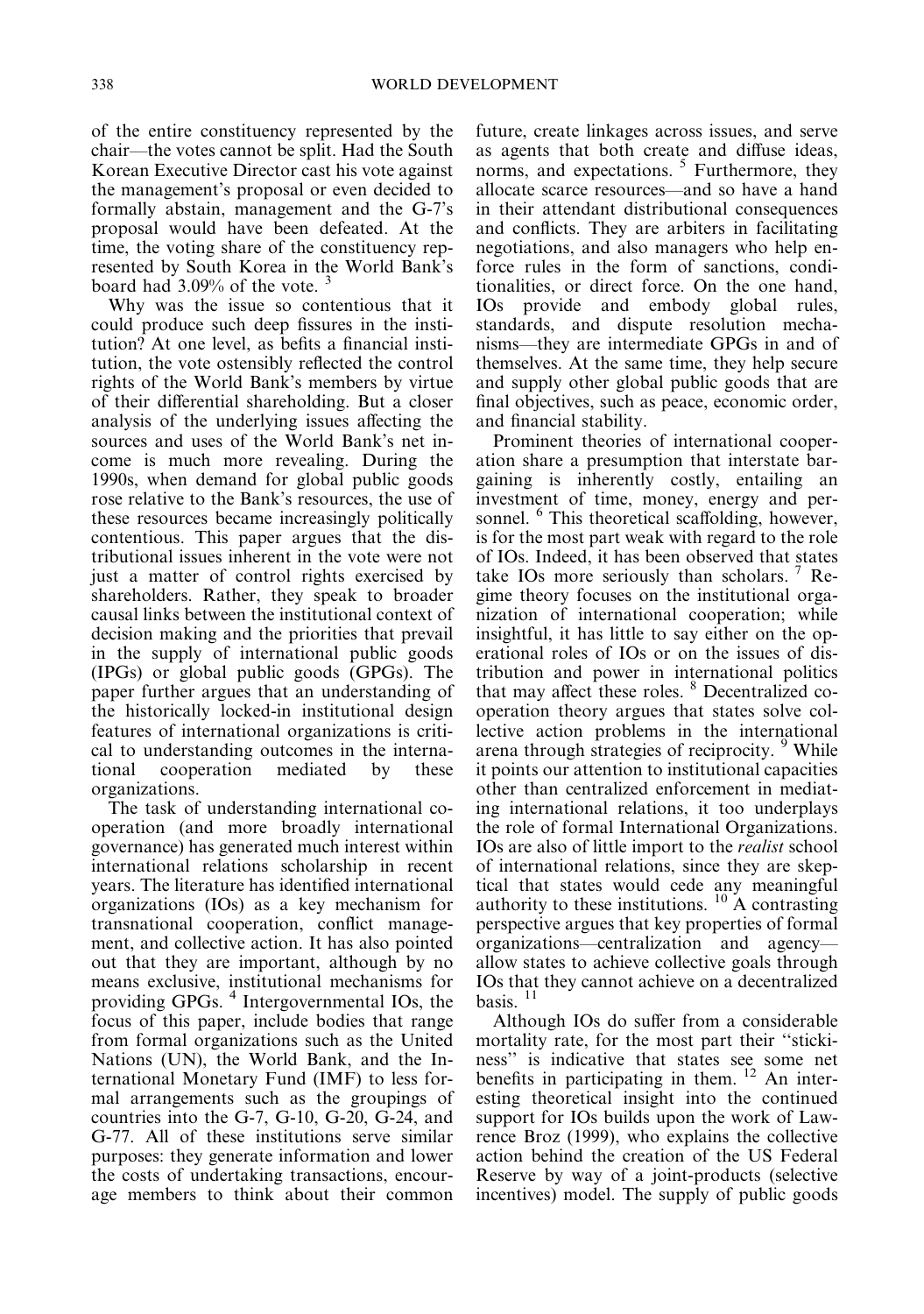inevitably leads to collective action problems. Broz argues that the provision of a nonexcludable public good is more likely, however, when it is linked to the provision of another good that is private and excludable. The selective payoffs inherent in the latter motivate private beneficiaries to provide the former, i.e., the public good.

Although Broz's work is based on analyzing the political support for the provision of public goods in the domestic arena, it can easily be extended to the provision of international public goods. It could be argued that the continued support of the United States and other major industrialized countries for international organizations with universal membership rests on the joint products provided by these institutions. The World Bank, for instance, provides public goods such as ''international development'' along with private benefits, such as serving the commercial or strategic interests of key shareholders, since the joint production mechanism of these goods cannot be disaggregated. The payoff to contributors includes both the nonexcludable public good and the excludable private good, but (as per Broz's selective incentives model) it is self-interest and not collective interest that leads to the provision of the public good.

Although there is much merit in extending Broz's elegant analysis to why IOs as providers of GPGs continue to attract support from member states, there are three potential weaknesses in this approach. One, self-interest alone does not fully explain support for public goods such as international development and global poverty reduction by institutions such as the World Bank—here constructivist explanations, especially ideational factors, undoubtedly matter as well. <sup>13</sup> Second, and more important for this paper, the dynamic features of a jointproducts model are unexplored. The creation of an institution that provides public goods may well depend on that institution's ability to provide private benefits to interest groups whose support is vital for the creation of the institution. But what happens once the institution is created and the ratio of the public goods benefits to private benefits changes sharply? Once established, the rules created to garner early support for the institution have strong hysterisis effects on institutional change, even if the ratio of public to private benefits changes drastically. A third issue relates to the reality that in the spectrum of public goods, pure public goods are not very common. We are

more likely to observe public goods where benefits can be excluded (club goods) or where there is rivalry in consumption (common-pool resources). The World Bank's net income is an excellent example of an impure public good—a common-pool resource whose distribution has clear rivalry characteristics. This paper argues that the production and consumption of such goods by IOs is critically affected by institutional rules crafted at the time of the institution's creation. Thus, even though the costs of producing the stream of joint products by IOs may change, the distribution of benefits between the two streams is only minimally affected by the distribution of the costs of production. Rather, the distribution is strongly influenced by institutional rules that reflect the organization's original production costs. Despite consequent changes in production costs, the lock-in effects of initial rules continue to strongly affect how common-pool resources are distributed in IOs. This time-lag issue renders the World Bank's decisions related to net income—as illustrated at the beginning of this paper—sharply divisive.

If there is any validity to the adage that the Devil is in the details, then international relations (IR) theories definitely tend to avoid the Devil. A major weakness of IR theoretical literature on international organizations is its level of abstraction, with limited factual and empirical moorings. There is great need to better understand intraorganization features of IOs, which eventually affect output variables. For instance, in surveying various theoretical explanations of formal international organizations, Abbot and Snidal argue that the many roles ascribed to IOs potentially give them ''an influence well beyond their material power, which is trivial on conventional measures."<sup>14</sup> These ''trivial'' conventional measures, however, are unspecified. For a country facing a liquidity crisis when global financial markets are in turmoil, the IMF's material resources are certainly not trivial—at least in the face of the alternatives given that financial markets can turn illiquid in times of financial crises. The World Bank's lending to sub-Saharan Africa may be trivial relative to global financial flows, but it is hardly trivial in the face of the alternative sources of foreign exchange available to these countries. As we shall see in analyzing the billion dollar-plus net income of the World Bank (the rough magnitude of the World Bank's net income in the 1990s), IO funds can be substantial, particularly when compared to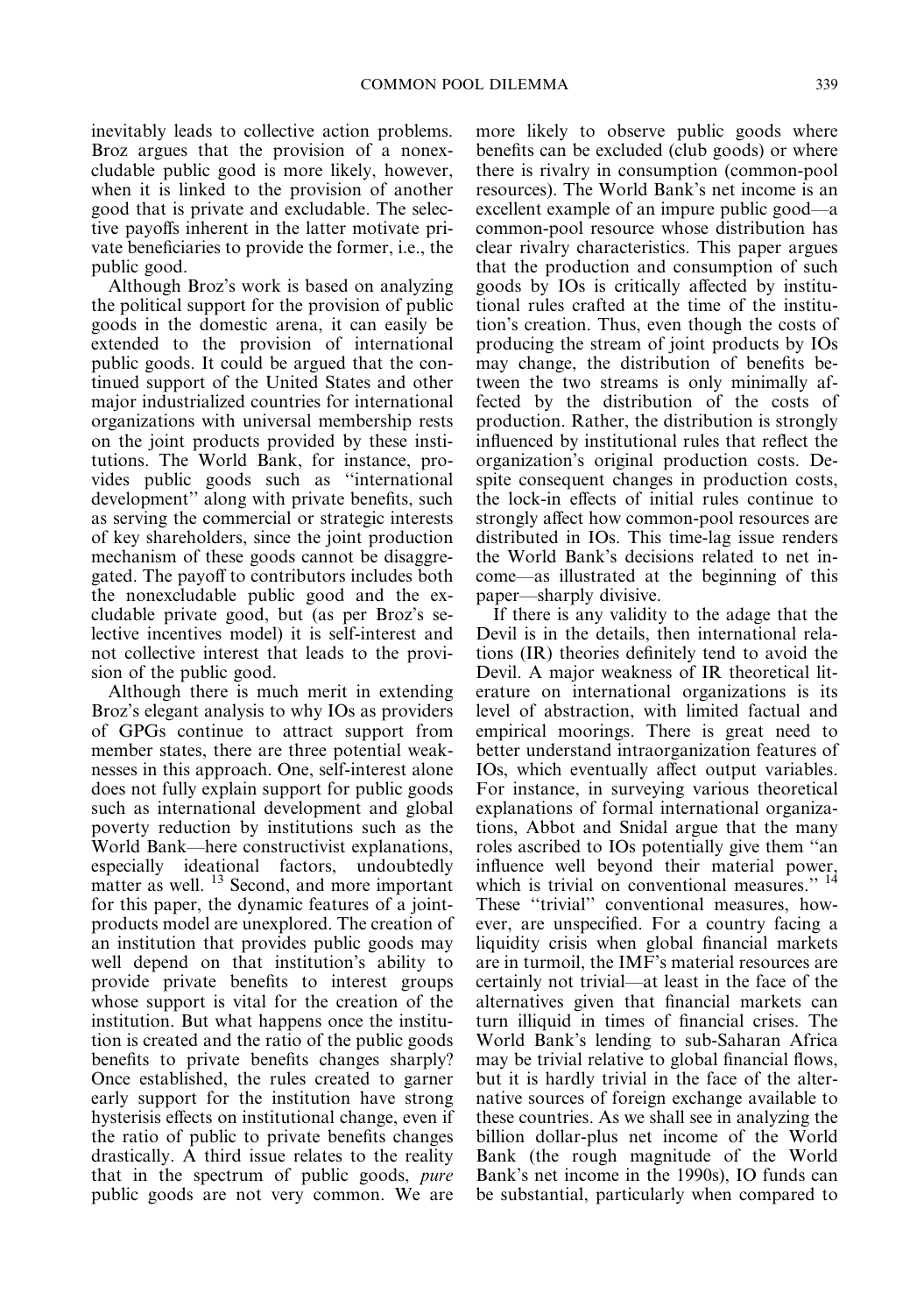the alternatives available to developing governments—non-earmarked foreign aid budgets. Another recent example demonstrates the pitfalls from a lack of attention to detail in IO analysis. In attempting to demonstrate that IMF lending has become increasingly politicized, Thacker (1999) argues that IMF loans in the 1980s to Hungary, Romania, and Yugoslavia on the one hand, and the absence of loans to Czechoslovakia and Poland, on the other, reflected these countries' political positions  $vis\text{-}a\text{-}vis$  the IMF's largest shareholder the United States. Whether Romania was indeed moving toward the United States in the 1980s is debatable; the fact that Czechoslovakia was not a member of the IMF also makes this a moot point.

The structure of this paper is as follows: first, it briefly surveys recent work on global public goods and analyzes the role of international organizations in their provision. It then examines the analytics of net income in the World Bank, focusing on the historic evolution of policies bearing on the issue in the institution. Subsequently, the paper discusses the reasons for recent shifts in the allocation of net income and their implications for the provision of Global Public Goods. Finally, the paper examines the implications of this analysis for the study of IOs.

## 2. INTERNATIONAL ORGANIZATIONS AND GLOBAL PUBLIC GOODS

The supply of public goods is shaped by two principal factors. First, the level of governance at which public goods are supplied (i.e., local, national, or international) rises as the externalities associated with economic activities rise. Second, the level of governance at which public goods are supplied also rises (i.e., moves from local to national to international) as the heterogeneity of individual tastes and attributes decreases.<sup>15</sup>

In recent years, an increasing density of transactions across international borders—a process commonly referred to as ''globalization''—has focused attention on issue areas that are transnational in their effects. One strand of the burgeoning academic and popular interest in globalization has begun to focus on GPGs (or IPGs)—beneficial activities or products whose effects spill across national boundaries. Some issues, for instance managing river basins that span political boundaries, have long

histories. Others, like financial stability, are relatively recent; more integrated capital markets have augmented the transmission of financial shocks. In any case, there is a growing sense that a stronger underpinning of GPGs is essential to provide insurance against the risks of globalization (and thereby limit a possible political backlash that may jeopardize its benefits). There is also greater consensus that there should be some coordination mechanism in activities where markets are likely to undersupply these public goods.

The problem, of course, is that the provision of GPGs requires substantial resources, be it through taxes, user fees, or voluntary financial contributions. But because their benefits spill over and are difficult to price, GPGs, like all public goods, tend to be undersupplied.

GPGs vary significantly in three respects: geographical scope (over a few countries, a region, or the globe); how individual actions aggregate to produce the overall supply; and the extent of rivalry and excludability in consumption. <sup>16</sup> Kaul, Grunberg, and Stern (1999) and Sandler (1999) provide a rich taxonomy of GPGs based on their characteristics. They distinguish between their spatial and generational impact, as well as whether they are pure public, impure public (goods that are rivalrous), goods where excludability is possible (club goods) and those with joint products. Figures 1–3 capture the varying conceptions of GPGs. If GPGs are conceived as international public goods, IOs with universal membership should focus their activities on the upper-right quadrant of Figure 1. But, if people, not countries, are the real object of development, then IOs should



Figure 1. Conceptualizing international public goods.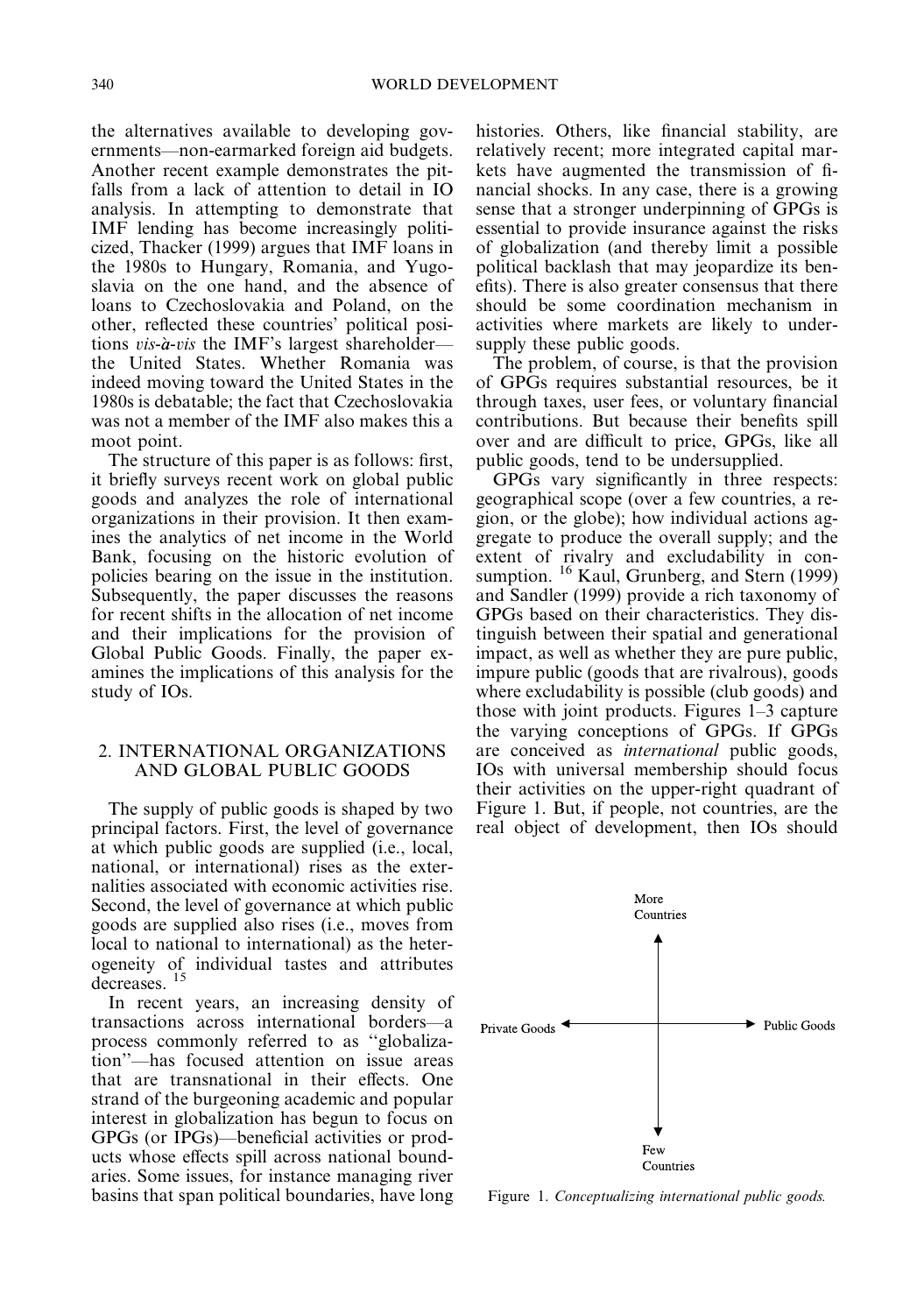

Figure 2. Conceptualizing global public goods (static).



Figure 3. Conceptualizing global public goods (dynamic).

focus on the upper-right quadrant of Figure 2. But if, in addition to the spatial dimension, there is a generational dimension arising from the tradeoffs between the provision of certain public goods that may provide near-term benefits while worsening long-term costs, IOs should focus on activities that fit in the upperright quadrant of Figure 3.

These distinctions help to point out the complexity and tradeoffs that underlie the provision of global public goods. GPGs provided by IOs with universal membership are likely to exhibit characteristics of common-pool resources—goods that are nonexcludable but rivalrous in consumption. Peace is a public good. But, as the recent experience of the UN's peacekeeping operations has shown, escalating demands juxtaposed against limited resources inevitably lead to rationing and prioritization. From peacekeeping to environmental issues and health to systemic stability, all seem a priori virtuous candidates for international public resources. It is unclear, however, which environmental issues get priority—saving the ozone layer, biodiversity, or protecting whales? The eradication of which disease gets priority funding—malaria, respiratory diseases, or dengue fever? The choices reflect how different preferences and interests interact with specific institutional structures to affect the distribution of limited resources. The resulting prioritization and sequencing will shape the provision of different international public goods, not just over space and socioeconomic groups but over time in generational terms as well.

A recent comprehensive analysis of the regime for global public goods finds the regime wanting in three key respects:  $17$ 

 $-$  A *jurisdictional gap* between the levels at which policy making should occur (the global or regional level) and the level where it largely does occur (national level)—problems are not being addressed at the level at which they should be.

A *participation gap* that leaves decision making largely at intergovernmental levels and within key governments, with limited room for the private sector and even less for civil society.

— An *incentive gap* arising from the limited and weak nature of instruments to ensure that the agreements reached are actually implemented.

For the purposes of this paper, what principally matters are the factors that explain the variance in the quantity of, and the priorities regarding, GPGs supplied by IOs. The World Bank offers an interesting and important window into these issues. For better or worse, it remains the preeminent international development organization that supplies a range of goods ranging from the purely private, such as loans to the private sector by the International Finance Corporation (IFC) and the Multilateral Investment Guarantee Agency (MIGA), to local public goods (rural roads), national public goods (economic growth), and international public goods (agricultural research). As an international organization with universal membership, the World Bank is itself an intermediate GPG. An analysis of the Bank's finances reveals three sources of funding for GPGs: its administrative budget, its net income, and its reserves. While the three are analytically (and financially) interrelated, each is separately a source of GPGs, with different spatial and generational tradeoffs as well as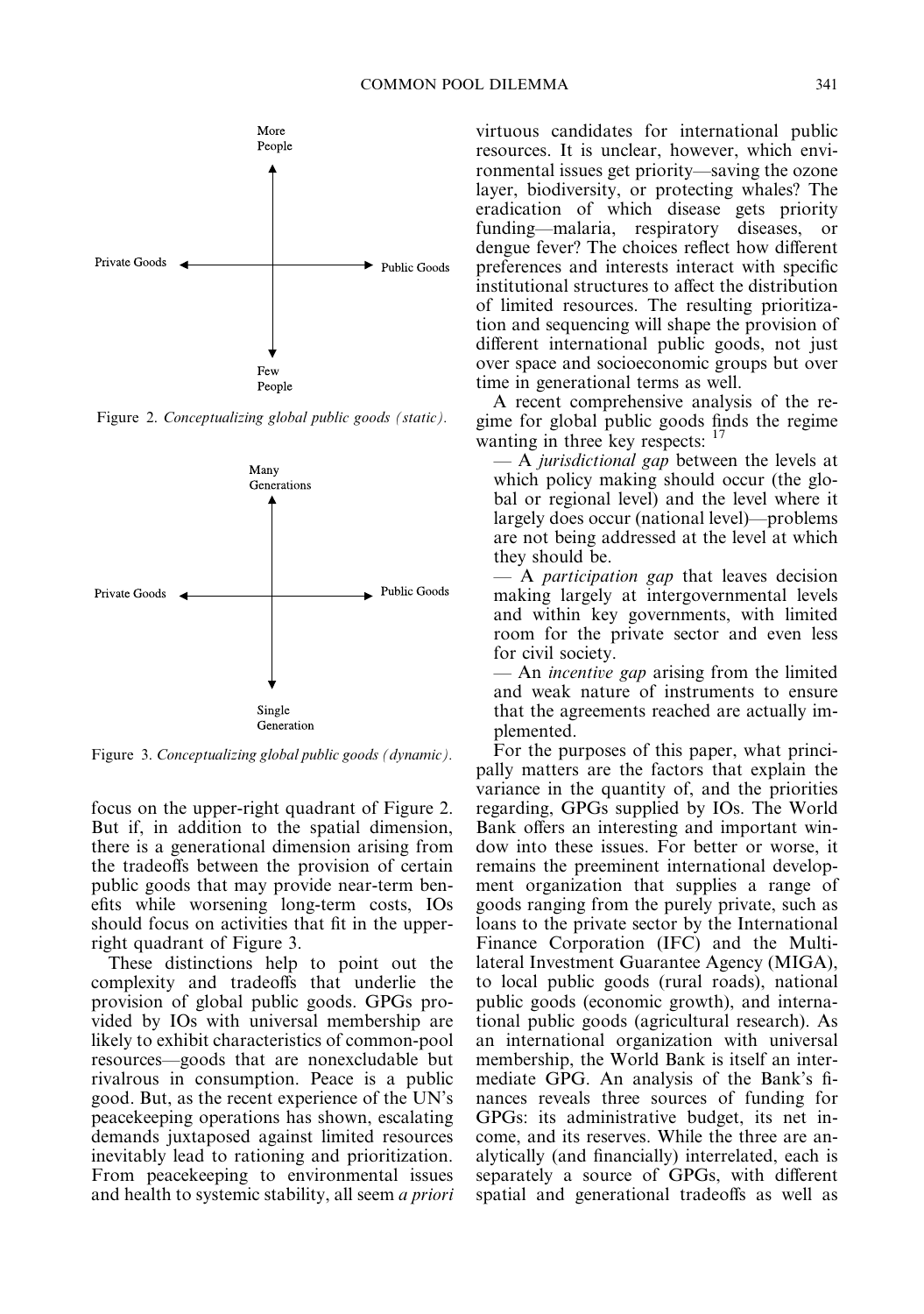different tensions between intermediate and final GPGs. The Bank's administrative expenses contribute to GPGs indirectly through lending for individual countries and so raising various countries' economic well-being. The international spillover effects of these activities, however, are generally limited. A second indirect contribution of the Bank's administrative expenses to GPGs is knowledge creation and dissemination, and a third is the institution's role as aid coordinator and fiduciary agent (for the nearly 3000 trust funds it administers on behalf of member countries). A more direct contribution of the Bank's administrative expenses is through its special grants program and its role as network manager and coordinator for regional and global networks. <sup>18</sup>

A second source of GPGs is the Bank's net income, whether it is used to fund IDA for onlending to poor countries, to lower loan charges, or for other GPGs. Finally, the third source of GPGs is the Bank's reserves, whose contribution is more intergenerational in that it contributes to the institution's financial stability and continued availability as a resource for future generations.

## 3. NET INCOME AND THE LEVELS OF RESERVES: ANALYTICAL ISSUES

The IBRD's equity (or reserves), the ''free'' money available to the institution, can increase either through a fresh injection of paid-in capital or through additions to retained earnings. In practice, the cost of additions to paid-in capital is borne to a considerable extent by the larger, nonborrowing shareholders. Retained earnings, on the other hand, can only increase from successive annual allocations from net income, which depend on both the level of income as well as the percentage of income transferred to reserves. The former depends in part on revenues stemming from loan charges whose cost is borne by the borrowers and, to a more limited extent, on income generated by the Bank's liquid portfolio. But net income is also a function of expense—in the Bank's case, of administrative expenses. In general, net income declines as administrative expanses increase. But, to the extent that administrative expenses are incurred to generate new loans, which in turn partially generate the revenues underlying net income, the relationship is more complex. A schematic representation is presented in Figure 4.



Figure 4. Sources of changes in reserves.

The levels and allocation of net income—as well as related issues concerning capital increases, the level of reserves, loan charges and administrative expenses—have been debated within the institution over nearly four decades. Higher levels of net income increase the institution's capacity to absorb higher risks from loan arrears as well as to fund additional GPGs. To the extent that the World Bank is itself a GPG by virtue of its functions, its financial stability is critical to the realization of this goal. A higher reserves-to-loans ratio provides both greater protection against higher portfolio risks as well as greater ''free resources'' to augment net income. Although a decline in the reserves-to-loans ratio can be a matter of concern as it adversely affects the institution's income generating capacity in future years, there are no unequivocal criteria for an appropriate level of reserves, as Bank presidents have privately acknowledged in the past. <sup>19</sup>

Funding higher reserves through higher loan charges—and by implication altering the distribution of net income—has long been a contentious issue among the institution's shareholders; fault lines run along a North– South cleavage as well as among the borrowing countries. In the former case, the major shareholders have understandably pushed for higher reserves both to reduce their risk of contingent liabilities and to reduce paid-in capital increases in any future capital replenishment. During the 1980s, another justification for higher loan charges was to provide adequate provisions for non-accruals. This rationale revealed the fissures in the Bank's self-image as a financial cooperative, since the burden was largely shouldered by one group: the borrowers who had continued to service their Bank debt in a timely fashion. The other use of net income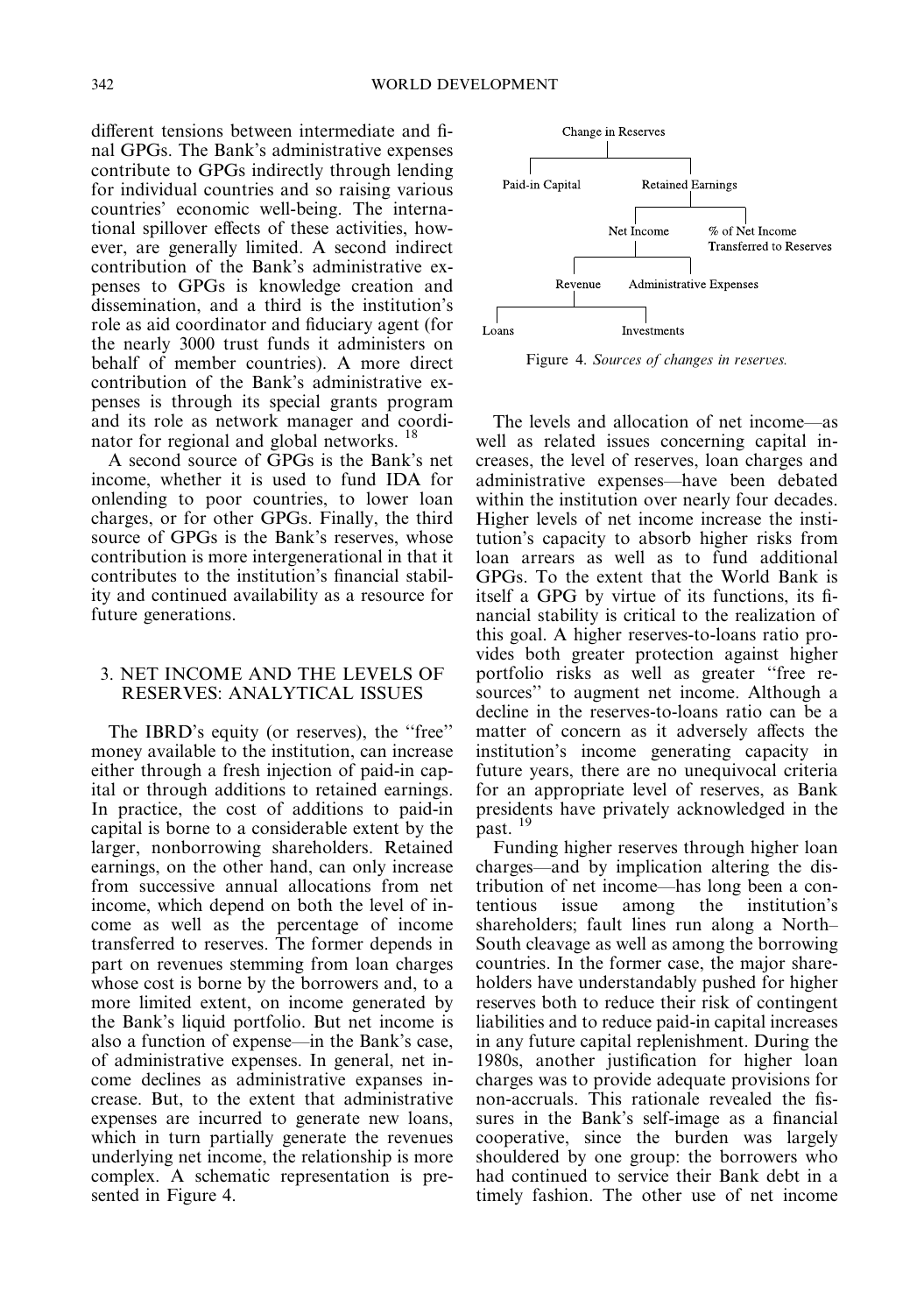favored by nonborrowing shareholders of the Bank has been transfers to IDA. Pressures in this direction grew particularly during the 1990s, as the Bank's financial health improved on the one hand and donors' budgetary commitments to IDA flagged on the other (see Figure 5).

Borrowers have been primarily interested in reducing their borrowing costs, and have therefore opposed increased charges and pushed for reduced levels of reserves and net income. For high income and creditworthy borrowers in particular, if loan charges are lower than market rates, it reduces the incentive of creditworthy borrowers to go to the market. On the other hand, high loan charges make little difference to the demand for Bank loans by less creditworthy borrowers, whose demand for IBRD loans is price inelastic. In addition to the level of interest rates, the structure of loan charges, including grace periods, commitment fees, front-end fees, and currency risks, can have varying impacts on net income. Changes in interest rates have only a gradual effect on net income, while adding front-end fees to loans has a more rapid impact. The latter, however, shifts the burden to current borrowers and consequently has intertemporal equity implications.

It is important to note that although the Bank's lending rates have been based on a mark-up on borrowing costs, in effect its lending rates are tantamount to a lagged cost-plus pricing. Higher administrative expenses reduce net income and transfers to reserves, thereby reducing the rate of increase of reserves. While earlier this could be rectified by a capital increase, in recent years, increasing loan charges have become the sole politically feasible route.

## 4. ALLOCATION OF NET INCOME, GLOBAL PUBLIC GOODS, AND THE BANK'S FINANCIAL HEALTH

A historical detour on the evolution of policies surrounding net income and related financial issues is helpful to understanding the key features of the World Bank as a supplier of Global Public Goods.

At the end of the 1970s, the Bank faced severe financial risks arising from the interest mismatch of its borrowing and lending. It then instituted a series of changes in its financial policies that boosted its net income not only in the short term but also in the long term. Although this ostensibly came about because of



Figure 5. IDA transfers and special grants as a percentage of net income (1964–99).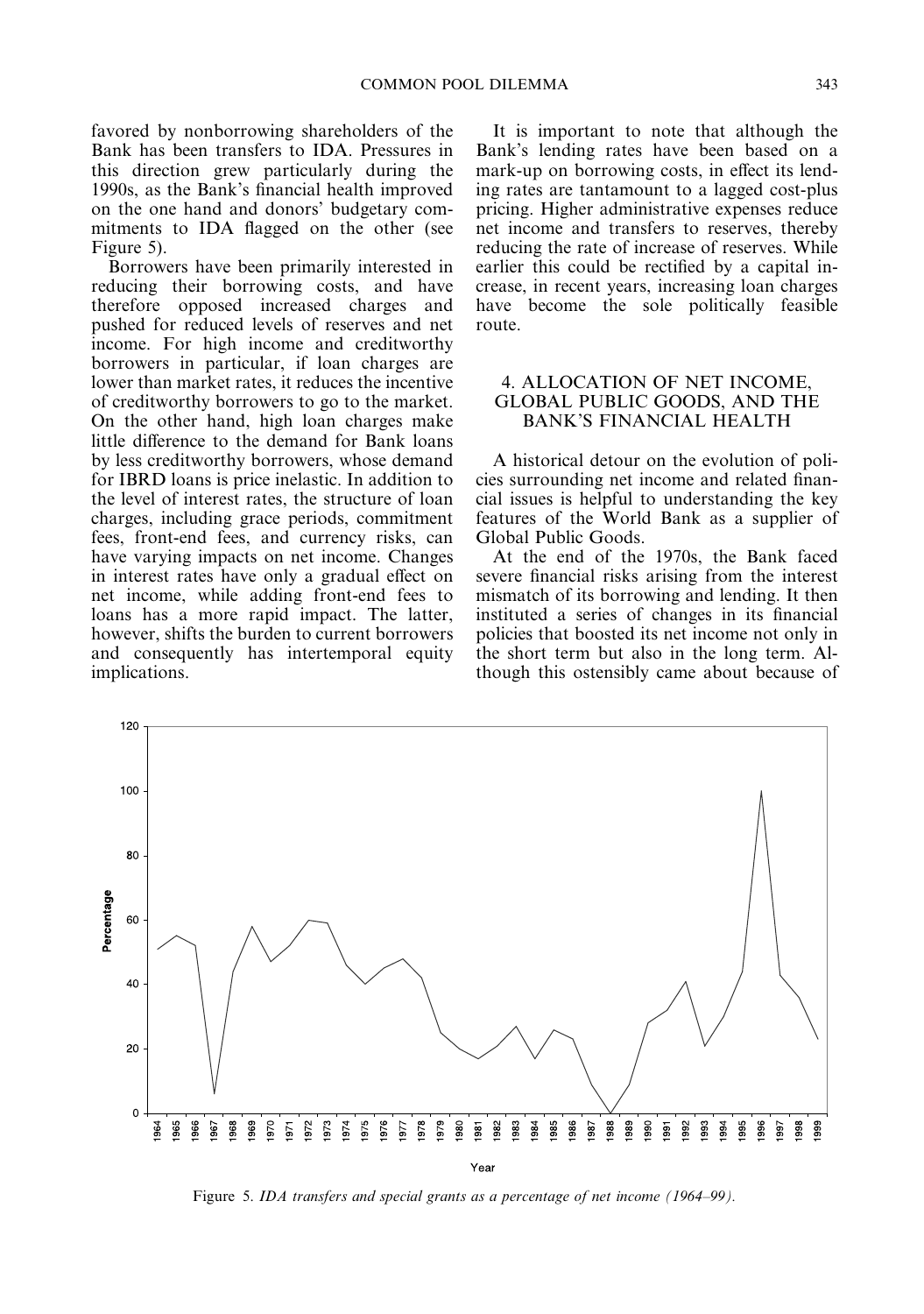high returns on the Bank's investments, in fact it was achieved by transferring currency risk to borrowers in its fixed-rate loans; these loans, however, were funded by lower-cost borrowings (the result of declining global interest rates in the first half of the 1990s). From the mid-1980s onward, other than the paid-in portion of the 1988 General Capital Increase (GCI) that moderately boosted the Bank's equity, borrowers disproportionately bore the costs of the Bank's financial policies. The policies' benefits, in the form of higher net income and reserves, were shared by all (this policy has since been revised). <sup>20</sup>

In 1991, with the prospect of high projections of net income, the Executive Directors approved a framework to guide the annual process of net income allocation. First priority was accorded to a targeted reserves-to-loans ratio (which gradually rose to 14.25% by 1995 before declining to 13.69% in 1999, in part due to the large volume of quickly disbursing loans to East Asian borrowers). Second priority was placed on reducing borrower costs by prefunding waivers of loan interest charges for the following fiscal year (up to 25 basis points) to all borrowers who serviced all of their loans within 30 days of their due dates during the prior six months. The framework also identified two other uses for the residual net income. One was to support high-priority development activities. The other was to temporarily accumulate funds in a ''surplus account,'' adding to the institution's financial strength and pending future use of those funds. Both uses were indicative of the changing nature of ''burden sharing'' in the funding of development activities.

At the time of its creation, the principal rationale for creating the surplus account was new uncertainty about the risk scenario; the account represented a compromise between strongly divergent views within the Board on the level of reserves. The insistence by most of the G-7 shareholders on a larger level of reserves appeared to be prompted by two concerns. The first was the pressure on the Bank by the G-7 to lend more to Eastern Europe, particularly Russia, as well as to loosen its negative pledge clause to the same end. <sup>21</sup> Second, the major shareholders, as well as the Bank's management, believed that achieving *any* paidin capital in the next General Capital Increase (GCI) would be extremely difficult. With this in mind, a surplus account (with a moveable cap) could be seen as a device to squirrel away funds

that could later be added to equity if fears of an absence of additional paid-in capital in a future GCI were realized. At the same time, the surplus account, by adding to the institution's earnings capacity, also helped fuel an expanding administrative budget.

The debates on the use of net income also brought into relief long-simmering dissent on what should or should not be funded from the administrative budget. The Bank first made grants from its net income in 1964, beginning with IDA. From 1982 onward, the Bank's auditors argued that since grants made to organizations not affiliated with the Bank were ''expenses,'' they should be treated as a part of the cost of doing business and included under the administrative budget. In consequence, the Bank ended up with two types of grants: one, the ''special grants program'' (SGP), included in the administrative budget, and the other, grants generated from net income.

The inclusion of ''special programs'' above the line in the balance sheet was unfortunate, since the expenditure for special programs largely financed global public goods. Beginning with an annual allocation for international agricultural research (the Consultative Group on International Agricultural Research—CGIAR) in 1971, the ''special grants program'' funded from the administrative budget steadily increased in scope and size, funding two broad areas: international agriculture (slightly over three-fifths) and health (about a fifth).  $22 \text{ In}$ the 1990s, additional special grant-like programs were added: the Institutional Development Fund and the CGAP (Consultative Group to Assist the Poorest). Together, these three programs constitute the ''Special Programs'' and account for one-twelfth of the administrative budget—an allocation of around \$110million in FY98. But, since these expenditures were included in administrative expenses, they inflated the Bank's costs of doing business. As noted earlier, the Bank's loans were priced increasingly on a cost pass-through basis; as such, borrowers effectively picked up the tab for the Bank's provision of global public goods ''above the line.'' Moreover, as noted below, they also effectively picked up the tab for the Bank's provision of public goods ''below the line''—i.e., out of net income.

In the 1990s, after the Bank had rebuilt healthy reserves and a surplus, its net income emerged as a tempting target to fund a range of worthy causes (see Table 1). Pressed by the G-7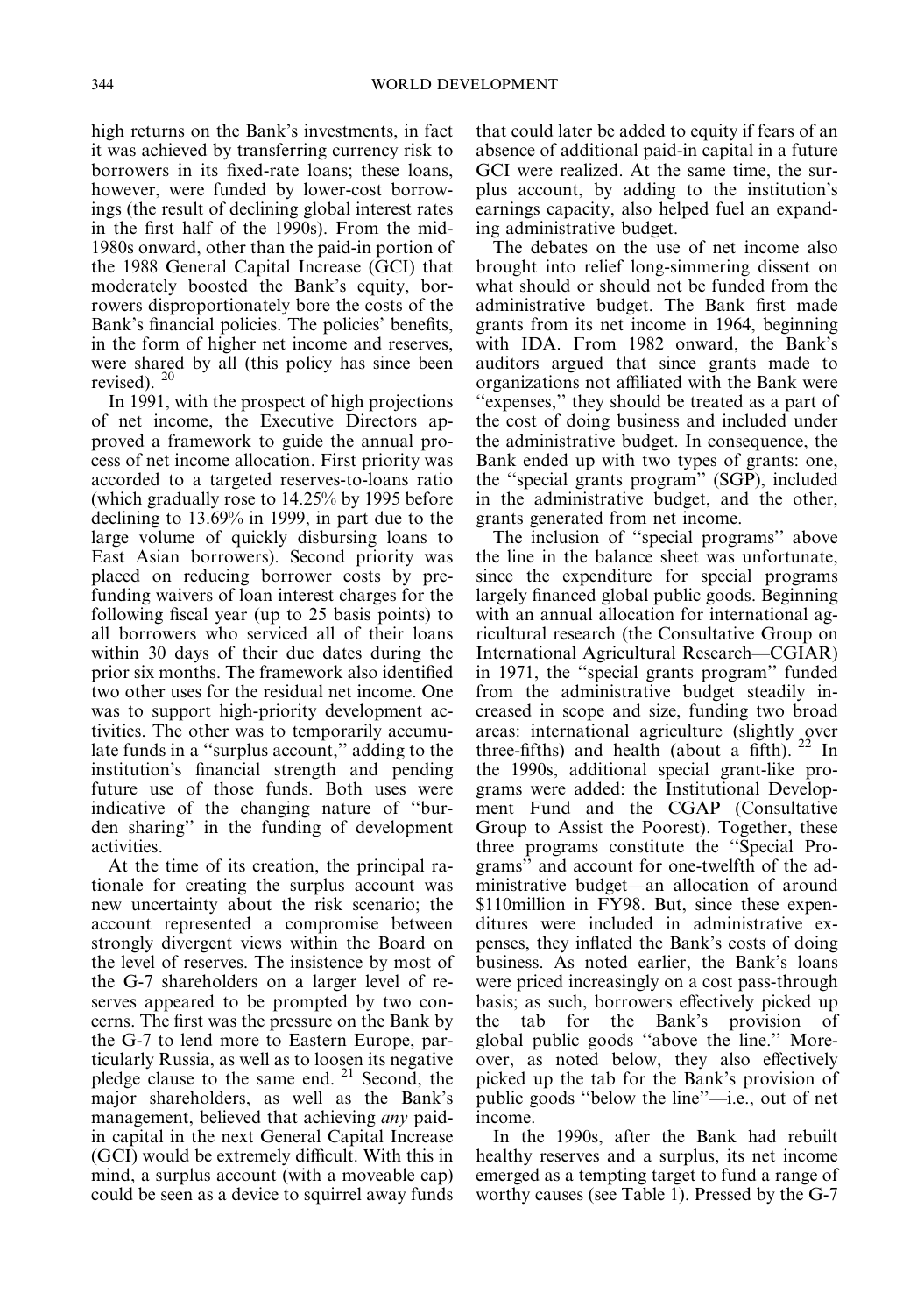|                                                | 1996 | 1997 | 1998 | 1999 | Total |
|------------------------------------------------|------|------|------|------|-------|
| <b>IDA</b>                                     | 250  | 600  | 304  | 352  | 6087  |
| Trust funds for Gaza and West Bank             | 90   | 90   |      | 90   | 320   |
| <b>HIPC</b>                                    |      | 500  | 250  | 100  | 850   |
| MIGA capital increase                          |      |      | 150  |      | 150   |
| Debt reduction facility for IDA-only countries | 100  |      |      |      | 300   |
| Trust fund for Bosnia and Herzegovina          | 150  | -    |      |      | 150   |
| Contributions to special programs              | 113  | 120  | 112  | 129  |       |
| (from administrative budget)                   |      |      |      |      |       |

Table 1. Transfers from net income to fund public goods<sup>a</sup> (\$ millions; end-FY 1999)

aWorld Bank annual reports.

in the 1990s, the Bank funded (through trust funds) three initiatives for non-members out of its net income:  $23$  \$30 million for the G-7 mandated study of the Former Soviet Union (just preceding its collapse and the accession of its successor states as members of the World Bank), a trust fund for Bosnia following the collapse of Yugoslavia, and another for the Gaza Strip and the West Bank. These examples reflect particular foreign policy interests of some of the Bank's largest shareholders rather than intrinsic merits or benefits to the institution's membership as a whole. Traditionally, the large shareholders would have funded their interests out of direct claims on their own budgetary resources. In the strained political and fiscal environment of the 1990s, however, these private interests were declared global public goods and so the costs were shared by all of the Bank's members.

The Heavily Indebted Poor Countries (HIPC) debt initiative represented another new and significant claim on net income. The IBRD borrowers' negotiating stance toward the HIPC initiative is noteworthy in what was left unresolved—and in the price paid as a result. At least some of the earlier loans that were now to be written off under the HIPC initiative had been undertaken as a result of political pressure by the major powers and/or poor judgement by Bank managers. It was also the case that for years many IBRD borrowers (as well as some nonborrowers) had privately expressed skepticism regarding aspects of this lending. But, presumably based on the belief that ''what goes around comes around," none had ever gone on<br>record against such lending. <sup>24</sup> With the richer countries making separate additional contributions to the HIPC trust fund, the Bank's share reflecting real contributions from its borrowers (largely lower-middle income and middle-income countries) reflected the new equation of burden-sharing in GPGs.

The widening gap between the World Bank's net income and the demands being placed upon it again came to the fore in 1997 (World Bank, 1997). The issue became more salient with the onset of the Asian crisis and, in May 1998, the Bank's management argued that the issue needed urgent redress and proposed several steps aimed at addressing the problem of falling income and rising demands (IBRD, 1998a). The Bank's management argued that the institution's predicament stemmed from the financial ''subsidy'' inherent in its loan pricing policies and sought to raise net income principally by augmenting loan charges and by modifying the uses of net income. But the manner in which the problem was defined—declining net income as an aberration that needed to be rectified—is questionable. The issue could easily have been turned on its head by arguing that the increase in net income during 1987–97 (see Figure 6), and not its subsequent decline, was the aberration.

Even before the onset of the Asian crisis and the additional demands on the institution, the IBRD's net income had already come under stress from the cumulative effect of several factors: the expiry of lucrative fixed rate loans, low world interest rates that reduced the return on the Bank's equity, excessive administrative expenses as well as costs incurred in yet another round of internal organizational restructuring, and the adoption of single currency loans by some borrowers. <sup>25</sup> In addition, the decline in dollar net income was also the product of currency fluctuations. <sup>26</sup>

As stated at the beginning of the paper, the July 1998 proposals for augmenting the Bank's net income and reserves were approved by only the slightest majority.  $27$  The result was to shift the burden of supplying global public goods through resort to higher Bank net income and reserves. The consequences of the changes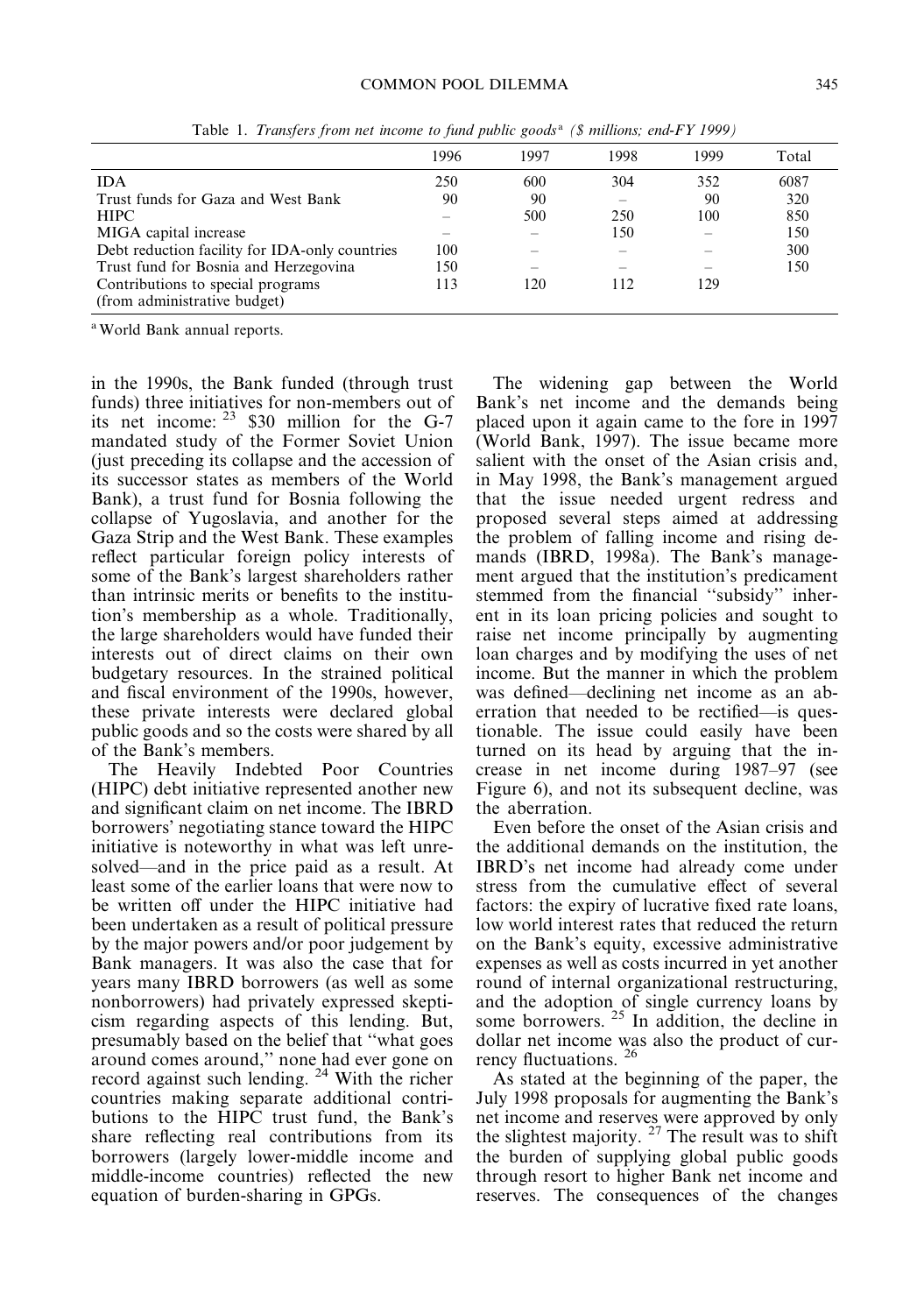

Figure 6. IBRD net income and allocation to reserves (1964–99).

proposed and adopted shifted the source of funding for GPGs as well as the type of GPGs selected for support. First of all, they shifted the burden of paying for GPGs to IBRD borrowers. Second, the use of mechanisms such as front-end fees had intertemporal implications. Did alternatives exist? And if they did, why were they not considered?

## 5. THE BANK AS A SUPPLIER OF GPGS: SHIFTS IN BURDEN SHARING

To the extent that the Bank's management and some shareholders felt that the crux of the problem facing the Bank was the need to augment reserves, it is worth asking why policy change only focused on net income (given the links between net income and additions to reserves) while other options were not considered. Two options that were given short shrift are examined here, namely, cuts in administrative expenditures and a capital increase. The latter option would have increased shareholder equity, particularly by increasing the contributions of major shareholders; this would have been more equitable both across borrowers and between borrowers and nonborrowers.

#### (a) Cutting administrative expenses

The Bank management's proposals on increasing net income focused almost exclusively on the revenue side. The option of cutting expenditures was categorically rejected by management as "simply not possible." <sup>28</sup> Rather, by highlighting the ''increase in the implicit subsidies to borrowers as the spread on loans covers a declining share of administrative expenses,'' the Bank's management took administrative costs as a given.<sup>29</sup> In reality (and unlike commercial banks) the World Bank is a price setter in its lending rate rather than a price taker; this sharply reduces its incentives to cut costs. The institution has long had a ''soft'' budget constraint. <sup>30</sup> Between the mid-1970s and mid-1990s, the Bank's administrative costs doubled (in real terms) per project approved. Contrary to what might be expected given this increase, project effectiveness fell or, eventually, remained stagnant with a modest upturn recently (see Table 2).

It should be emphasized that these increases were *not* due to salary increases per staff person. Rather they stemmed from the increasing costs incurred as a result of adding ever more issues to the Bank's agenda. The number of professional staff per operation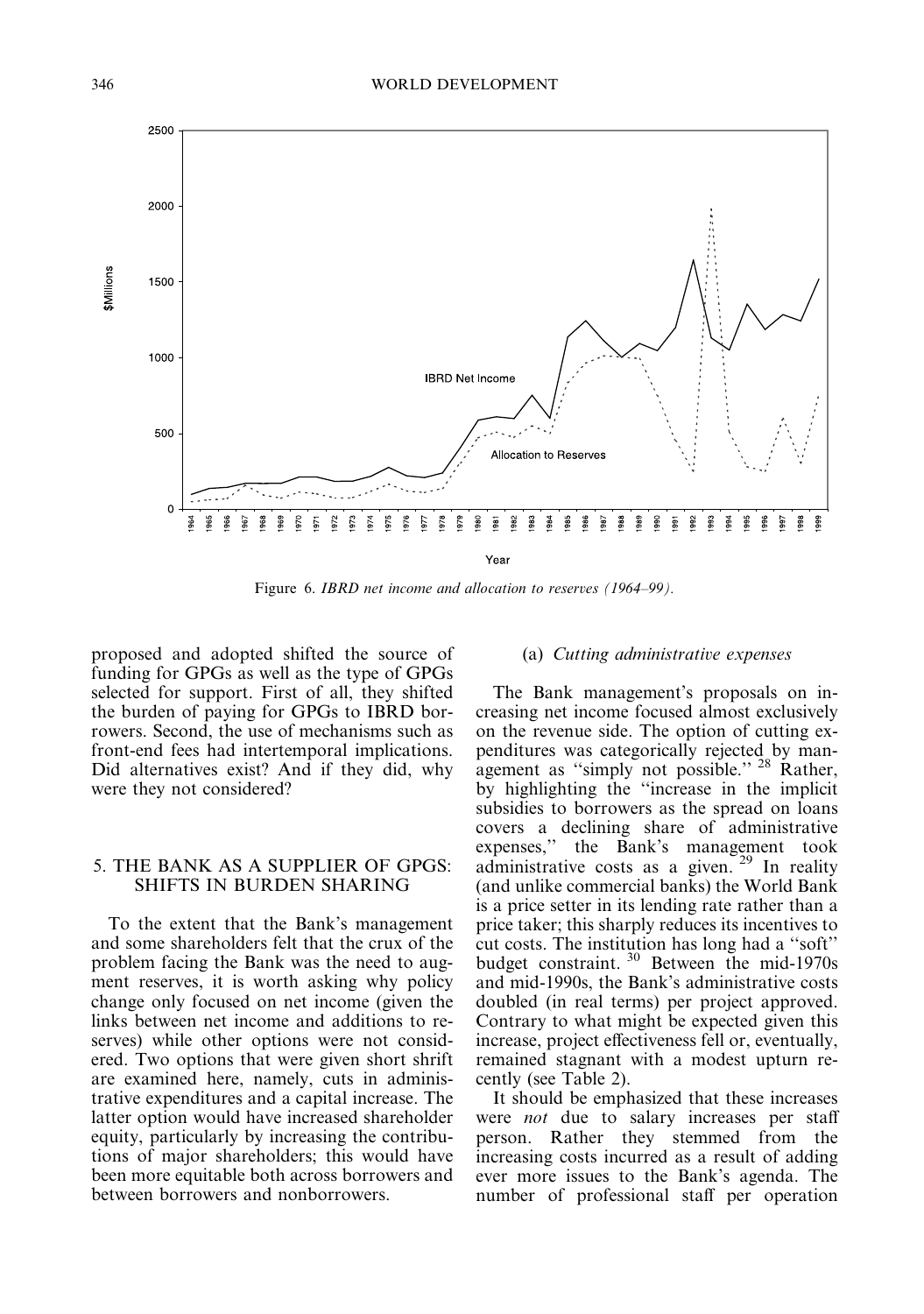#### COMMON POOL DILEMMA 347

|                                                    | 1975–77 | 1985-87 | 1995-97 |
|----------------------------------------------------|---------|---------|---------|
| Administrative costs/project (millions of 1997 \$) |         | 3.7     | 4.4     |
| Professional staff/operation                       | 10      | 14.3    | 16.7    |
| Percentage projects rated                          | 85      | 68      | 69      |
| Satisfactory <sup>b</sup>                          |         |         |         |

Table 2. World Bank: project costs and effectiveness<sup>a</sup>

<sup>a</sup> Source: World Bank annual reports for administrative costs and Operations Evaluation Department for project effectiveness.

<sup>b</sup> Data for the percentage of satisfactory projects is the average for the periods 1974–80, 1981–89 and 1990–95. While actual figures for the years in question are likely to differ, the trends are clear and would not affect the inferences drawn.

approved was 11.2 in the 1960s and nudged down moderately to 10.2 in the 1970s. During the 1980s, it jumped by a third (to 13.5) and climbed again to  $17.2$  in the 1990s. <sup>31</sup> The ''budget compact'' of 1997–98 did little to turn things around—the average number of professional staff per operation averaged 20 for fiscal years 1999–2000. If the World Bank's administrative costs have increased over time, they are also higher in relative terms. Table 3 compares relative costs of the World Bank to the European Investment Bank (EIB). The World Bank's costs are markedly higher (using volume of lending as the numeraire)—by a factor of seven—whether the administrative expenses are normalized by the dollar value of the loans or by the number of operations.

The standard response of the Bank's management has been that, on the one hand, fixed costs increased with the increase in the number of borrowers and, on the other hand, variable costs increased because projects have become more ''complex'' due to a more sophisticated understanding of the development process. It is true that the EIB does less, in terms of both project preparation and research, and its clientele is quite different. But, administrative costs of the Bank increased during much of the 1990s, even while lending stagnated. During 1986–96, the Bank's (IBRD and IDA) administrative budget increased by 95% even as lending increased by just 28%. The increase in expenditure was most apparent in areas removed from direct lending. Corporate management expenditure—whose links with direct lending is weak but with management and major shareholder prerogatives is strong—increased by 142% in this period (from \$56.5 million in 1986 to \$136.5 million in 1996—10% of the administrative budget).  $32$ 

Administrative expenses also increased substantially because nonborrowing shareholders have insisted on introducing ever-mounting safeguards along with increases in reviews, consultations, conditions and the like. Many of these were introduced through the backdoor of IDA replenishments, but they soon became Bank-wide policies. <sup>33</sup> Complexity, however, is not an exogenous variable per se. Over time, the Bank's growing bureaucracy pressed for evermore safeguards and regulations, which skewed bureaucratic incentives within the Bank itself.

Nominally, the Bank's principals—its Executive Board—act on behalf of the members to exercise oversight. But built-in structural features of the Board—ranging from the frequency of rotation for Executive Directors to widely varying agendas—make its task of oversight difficult.<sup>34</sup> While asymmetric information between principals and agents always strengthens the agent's hand, the problem is particularly acute in the case of the Bank, where differing interests among principals and the inherent ambiguities in ascribing specific

|                                                                             | World Bank | EIB  |
|-----------------------------------------------------------------------------|------------|------|
| Administrative expenses (\$ millions)                                       | 849        | 186  |
| Outstanding loans (\$ billions)                                             | 117        | 192  |
| Administrative expenses (\$ million) per \$ billion in loans<br>outstanding | 7.3        | 0.97 |
| Administrative expenses per operation (\$ million)                          | 6.5        | 0.6  |

Table 3. Relative costs of IBRD versus EIB (FY99)

Source: FY 1999 annual reports.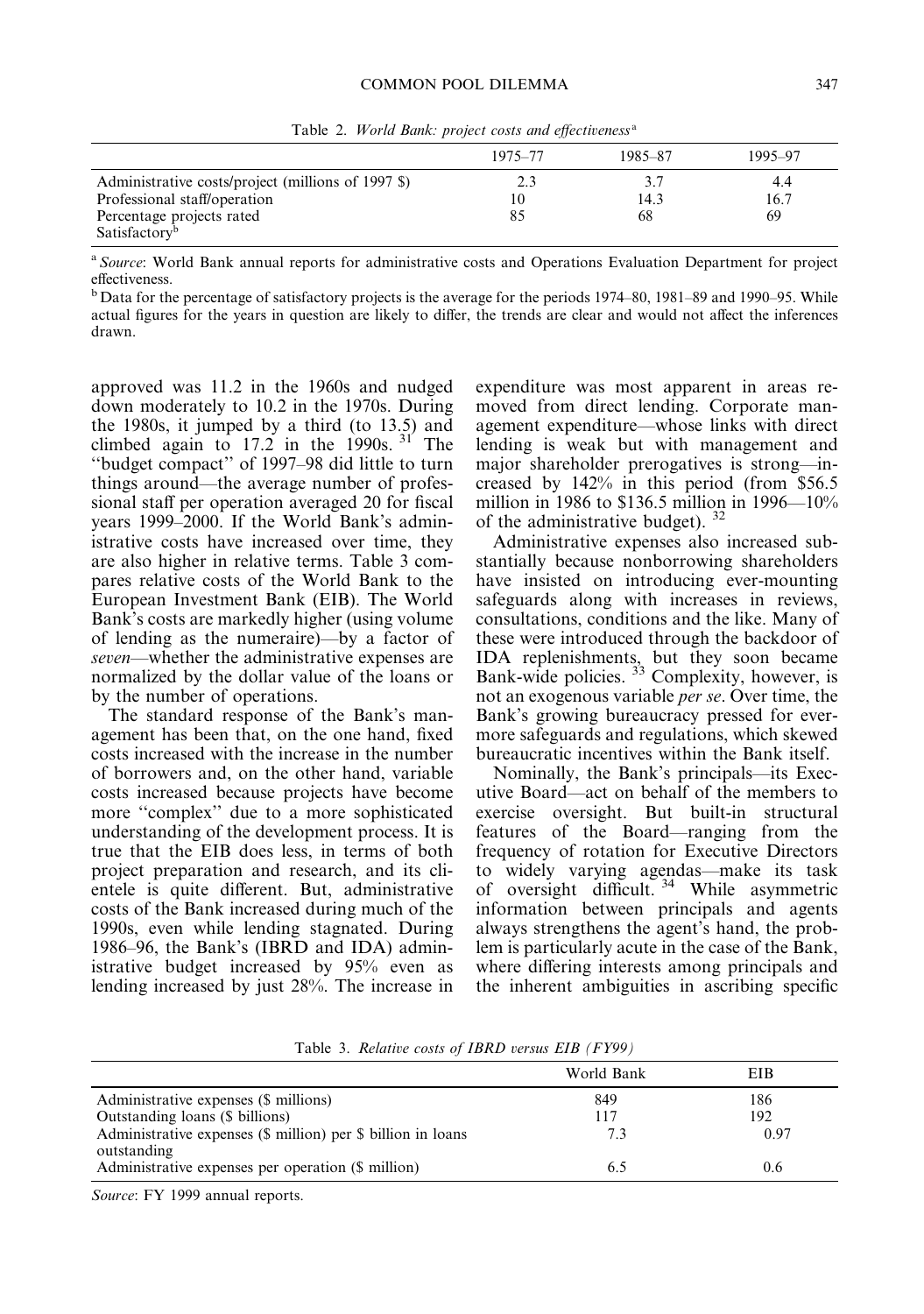outcomes on the ground to specific institutional actions further strengthen the agents' hands. In any case, borrowing country members of the Board are both principals and agents, which leads them to oppose or at best reluctantly support tight budgets. The roots of this attitude lie in a collective action problem. Borrowing countries are individually unwilling to publicly cross swords with management on the budget, fearing that their programs will be singled out to bear the burden of cuts.  $35$ 

## (b) Raising equity through additions to paid-in capital

A capital increase serves two purposes in the case of the World Bank. First, it raises its capacity to lend. Despite the recent spurt in lending following the Asian crisis, the IBRD continues to enjoy comfortable ''headroom'' (the difference between its subscribed capital and reserves and its outstanding loans) and does not need a capital increase to augment its lending capacity. Second, the fraction of a capital increase that is paid-in boosts equity and maintains the links between power and financial burden in the institution. In the past, when shareholders deemed that the reserves needed strengthening, a capital increase was always integral to the proposals put forward by management. During the 1990s, unlike the years preceding them, major shareholders refused to countenance a capital increase. This was evident during the contentious discussions around the last General Capital Increase (GCI) approved in 1988, when the Bank's major shareholders cited increasing budget difficulties and insisted that the paid-in component be reduced to just 3.0%. Barely three years later, even as their fiscal problems worsened, the OECD countries accepted a 30% paid-in contribution to a new multilateral development bank: the European Bank for Reconstruction and Development (EBRD). The rapid agreement among the major OECD countries on a much larger budgetary outlay (\$3.45 billion, as compared to \$2.25 billion in the case of the 1988 IBRD GCI) for an institution whose major functions could potentially have been replicated by the IBRD at a smaller cash outlay is puzzling. The very creation of the EBRD is a strong portent of the emerging relative preference for club-like GPGs among the Bank's major shareholders.

Reserves play an unstated but fundamental role in affecting the tenor of governance in the

Bank. Unlike the UN system, the Bretton Woods institutions' unequal distribution of power was initially expressly linked to an unequal financial burden—both direct (in the form of paid-in capital in the IBRD) and indirect (the contingent liabilities inherent in callable capital). In earlier years, the Bank's management was more cognizant of the reality that higher reserves reduce the financial burden of rich country shareholders. First, higher levels of reserves weaken the case for additional lump-sum injection of paid-in capital; instead, reserves increase incrementally through transfers from net income, thereby shifting the burden of raising equity to borrowers. Second, since reserves serve to absorb risk, they reduce contingent liabilities (the non-paid-in part of subscribed capital). In the 1970s, during his tenure as World Bank president, Robert McNamara quietly ran down reserves, seeing this as an effective strategy to concentrate the minds of obdurate shareholders on agreeing to a capital increase. But, over time and especially since the mid-1980s, both the direct and the indirect burden upon shareholders has waned, while the distribution of power has remained constant. For instance, in real dollars, the Bank's largest shareholder's capital contributions to the IBRD were greater before 1949 than they are today.

The crux of the matter, however, is that as far as indirect contributions go, shareholders' contingent liabilities are miniscule not only because of the historical track record of IBRD debt servicing, but also because rising reserves and substantial loan-loss provisions make a call on capital ever more improbable. Over its history, as the Bank's financial strength grew and took firmer roots, the cost of ''ownership'' fell: easier Bank borrowing and comfortable equity reduced the need for additional paid-in capital, and higher reserves and the track record on defaults diminished the risks to the callable part of subscribed capital. One consequence of these financial trends has been that the influence that comes with ownership has become less expensive, indeed almost cost-free—and therefore more attractive. This reality has been manifest in the greater intensity of disputes centered on even slight changes in capital share and the use of net income by the major shareholders for private purposes—precisely the sorts of problems inherent in common pool public goods.

Thus, transfers from IBRD net income to IDA allow major shareholders to retain the power of their voting shares over IDA while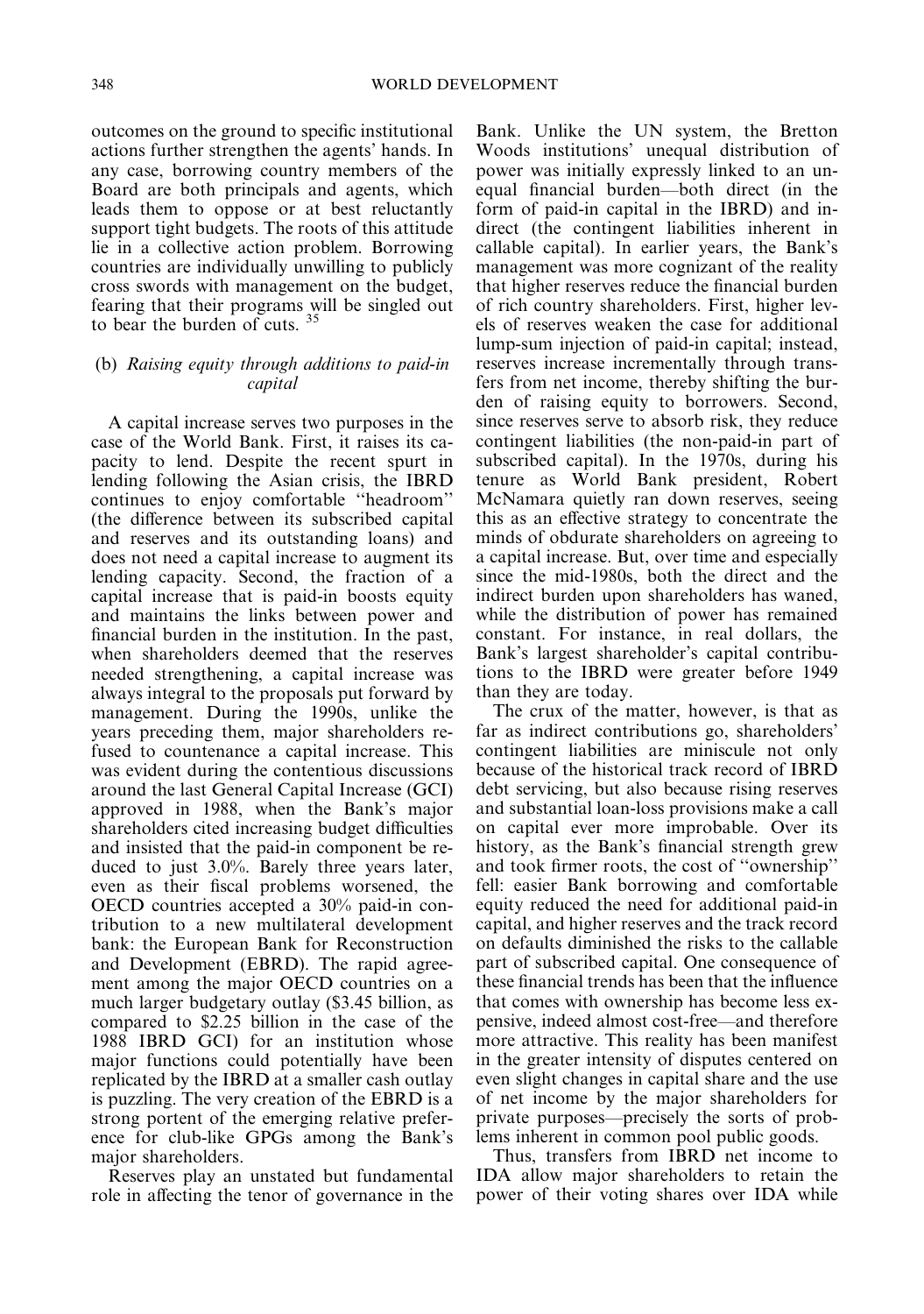limiting their financial outlays. The Bank transferred \$150 million from its net income to partially pay for the capital increase of the Multilateral Investment Guarantee Agency (MIGA, an affiliate organization) in 1998. This transfer, which took place even as the Bank's management lamented the trends in net income, meant that, in effect, IBRD borrowers paid for the Bank's nonborrowers to retain their voting power in MIGA!

## 6. GLOBAL PUBLIC GOODS AND INTERNATIONAL ORGANIZATIONS: THE COMMON POOL DILEMMA

International organizations provide both public and private goods. The analysis of this paper reveals that while the joint-product model of member-country support for international organizations has much merit, institutional features that were incorporated when these institutions were established can sharply affect both the absolute magnitude and the distribution ratio of the benefit streams.

Notwithstanding the many criticisms mounted at them in recent years, the international financial institutions—the multilateral development banks and the IMF—remain a critical resource for providing GPGs to the global community. But in a world with many claimants and limited resources, the supply of GPGs by international organizations poses several dilemmas. The first dilemma stems from the common pool problem, in which all members share a resource but where there is rivalry in consumption. The dilemma posed here by rivalry in consumption is not the rivalry of consumption *within* a specific GPG, such as a malaria vaccine or CFC reductions to safeguard the ozone layer. Rather, the crux of the problem concerns the rivalry of consumption among different GPGs, since resource constraints will ensure that only a few are produced at a given time. The second and more critical issue concerns the financing of GPGs who pays, and how that affects the priorities among the many possible GPGs.

Despite much ado about global public goods, there is little substantive analysis that would help IO members to rank global public goods in order of their relative contribution to global welfare. This analytical hiatus gives both principals (the Bank's major shareholders) and agents (the Bank's management and staff) greater discretion. It allows them to press for

private interests in the guise of GPGs. With foreign aid budgets declining and the remaining budgets further constrained by bilateral objectives, the resources of the World Bank whether its administrative budget or its net income—have been viewed as a cash-cow by interest groups wishing to finance both genuine GPGs as well as narrower private goods. Less than half of the World Bank's administrative budget is directly related to its lending activities. The rest reflects major-shareholder driven mandates (whether directly or through their ''stakeholders'') and presidential proclivities which are not challenged by IBRD borrowers.

The individual interests of all concerned parties have meant that opposition to this change has not occurred. IBRD borrowers have worried about private costs, management and staff about their livelihood, and majorshareholders and Western NGOs about the loss of a useful mechanism for putting pressure on borrowing governments. Major shareholders in particular have used their control rights to secure their particularistic objectives.

At the same time, seeking to reinvent the Bank's public image, its management and staff may tend to label all kinds of activities or ''networks'' as GPGs, meriting involvement on the basis of the moral claims that public goods invoke, and their ready slogan-appeal for Northern taxpayers.<sup>36</sup> While many initiatives certainly do meet the criteria of public goods, the management also includes what one might call ''Potemkin GPGs.'' A good example was the Bank's initiative related to the World Faiths Development Dialogue that the World Bank's President, James Wolfensohn, sponsored jointly with the Archbishop of Canterbury in late 1998. Subsequently, a decision was taken to transform this initiative into a more formal and long-term organization, and the Bank generously offered a senior manager to serve as Interim Chief Executive. The direct and indirect administrative costs (apart from the opportunity costs) of this initiative are in the order of a million dollars annually. Although the initiative may well provide private ''halo'' benefits, its benefits as a GPG are moot for the borrowers who will, of course, pay for it.  $37 \text{ In a similar}$ vein, the Bank spends as much on public relations as on research. <sup>38</sup>

More generally, there is no consensus on the criteria for prioritizing the provision of GPGs, although several decision-making criteria have been suggested. These include a measure of the good's ''publicness''—the degree to which, by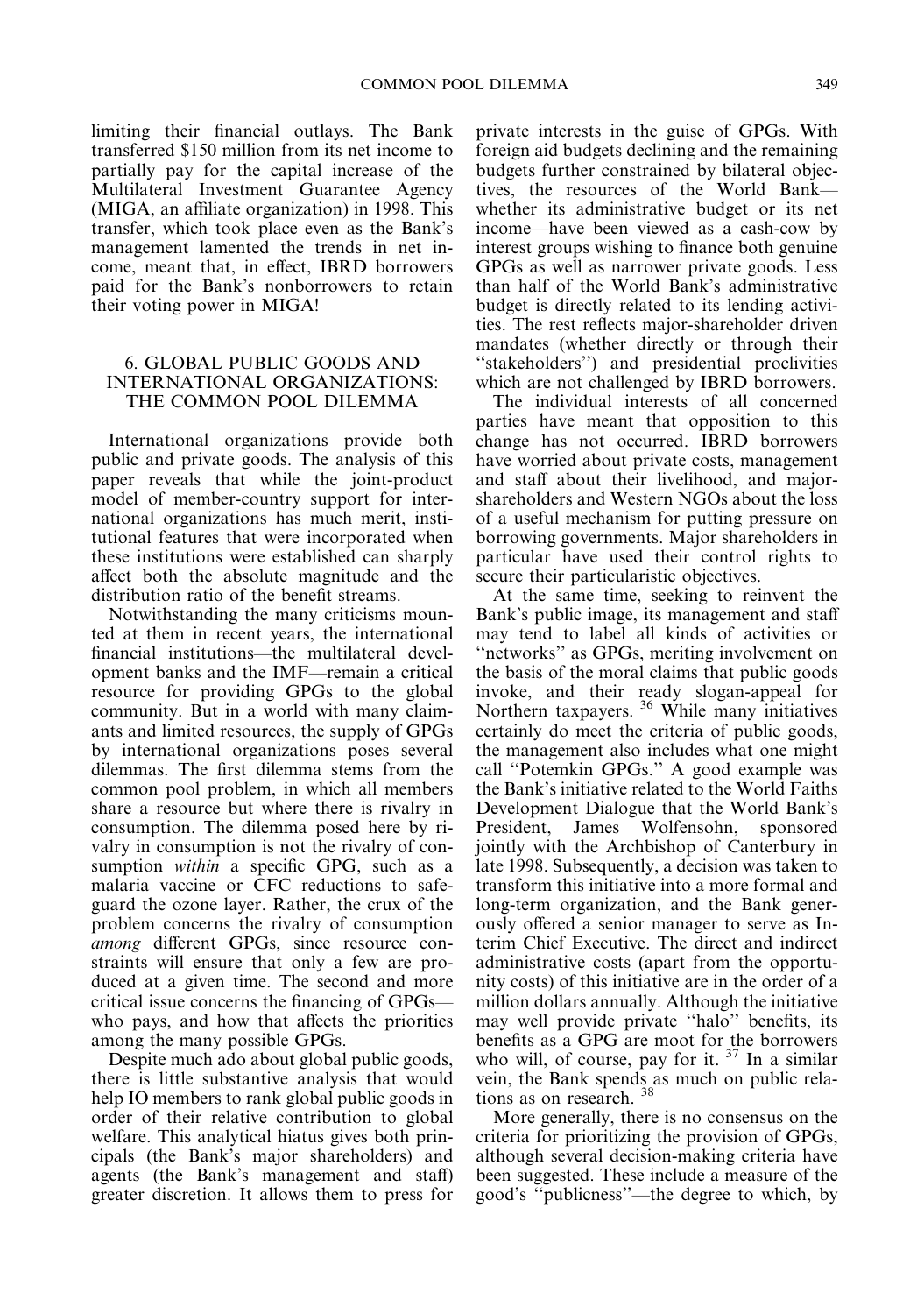assigning property rights and internalizing externalities, private actors can be harnessed to supply GPGs—in addition to the goods contributions to social justice.  $39$  Other possibilities include strategic linkages that would tie the provision of a GPG with benefits for one group to the provision of GPGs that benefit another, a ranking based on a global social cost-benefit analysis with explicit distribution weights, and subsidiarity.  $40 \text{ W}$ hile these criteria may themselves result in different priorities, they at least provide the possibility of rule-based decision making. For instance, in the World Bank's case, the ''subsidiarity'' principle would ensure that whenever the locus of a problem and the potential benefits of its solutions are clearly of a regional nature, regional multilateral institutions should bear the first burden, except in cases where such institutions are especially weak.

Finally, the most contentious issue concerns the shifts in burden sharing in the provision of GPGs through the International Financial Institutions. This paper has argued that, in the case of the World Bank, the burden of financing GPGs has fallen increasingly on IBRD borrowers. It is indeed true that IBRD loans have a subsidy element in that they are cheaper than market alternatives, but that is due in large part to the much lower default rates of IBRD loans. In the Bank's earlier years, the low cost of IBRD borrowings was due to the guarantees by AAA-shareholders. More recently, however, the combination of a regular debt-servicing record and rising reserves has played a more important role. Indeed, the financial and risk planning scenario of the Bank is explicitly based on assumptions that preclude the possibility of callable guarantees.

A similar trend in shifts of the benefit stream for joint-products provided by IOs is observable in other IFIs as well. The IMF, which is charged with providing global financial stability—a critical GPG in the recent years—began to face pressures in the 1980s arising from arrears from its borrowers. It averted a prospective financial problem by instituting a scheme whereby the burden of the financial consequences of the overdue obligations to the Fund was shared equally by adjustments of the rate of charge and the rate of remuneration.<sup>41</sup> As the Fund's historian has observed, however, it simultaneously began raising the rates it charged borrowers ''to levels close to shortterm market interest rates... thus greatly reducing the concessional element in Fund

lending.'' This resulted in the Fund becoming a stronger financial institution, but one that was also becoming a ''more conventional financial intermediary." <sup>42</sup> The trend continued in the 1990s and in September 2000 when, bowing to G-7 pressure, the IMF further increased the rates charged to borrowers. <sup>43</sup>

The large literature on financial crises has highlighted several critical factors (and culprits) behind the recent turbulence.<sup>44</sup> These factors include poor policies and weak institutions in borrowing countries, the herd behavior of financial markets, and pressures from rich countries and indeed from the IMF itself for rapid financial and capital account liberalization. Borrowing countries have paid twice for global financial instability—both through the harsh domestic economic costs, and higher charges for IMF borrowing. To the extent that internalizing these costs will affect their future behavior, borrowers have paid a high premium for alleviating future financial instability. Of the other actors, market institutions paid a relatively small price, with IMF loans rescuing their chestnuts from the fire. The costs to the IMF were largely reputational, which, given its monopoly position, were limited in their implications for the institution. Finally, the richer countries paid through an increase in their contingent liabilities (since the IMF's loans draw largely upon their quotas and currencies), but even this cost was severely limited. First, the wealthier countries receive in return a claim on the IMF that has the quality of a currencydiversified international reserve asset on which they are paid interest, and which has been increasing (the so-called remuneration rate). Second, the IMF began to build up substantial reserves to buffer any arrears that might arise paid by increases in charges to borrowers. In any case, the record of the last half-century suggests that lending countries have solid reason to be relatively sanguine—there has not yet been a call on their contingent liabilities arising from the IMF's drawings on their currencies.

Although the common pool problem may be most acute in Bretton Woods institutions because of their global membership, even the regional development banks that have ''club'' characteristics face similar, if less pressing, dilemmas. In these institutions as well, the financial burden, directly or through opportunity cost, has emerged as an increasingly contentious issue between borrowers and nonborrowers. In 1999, many Asian governments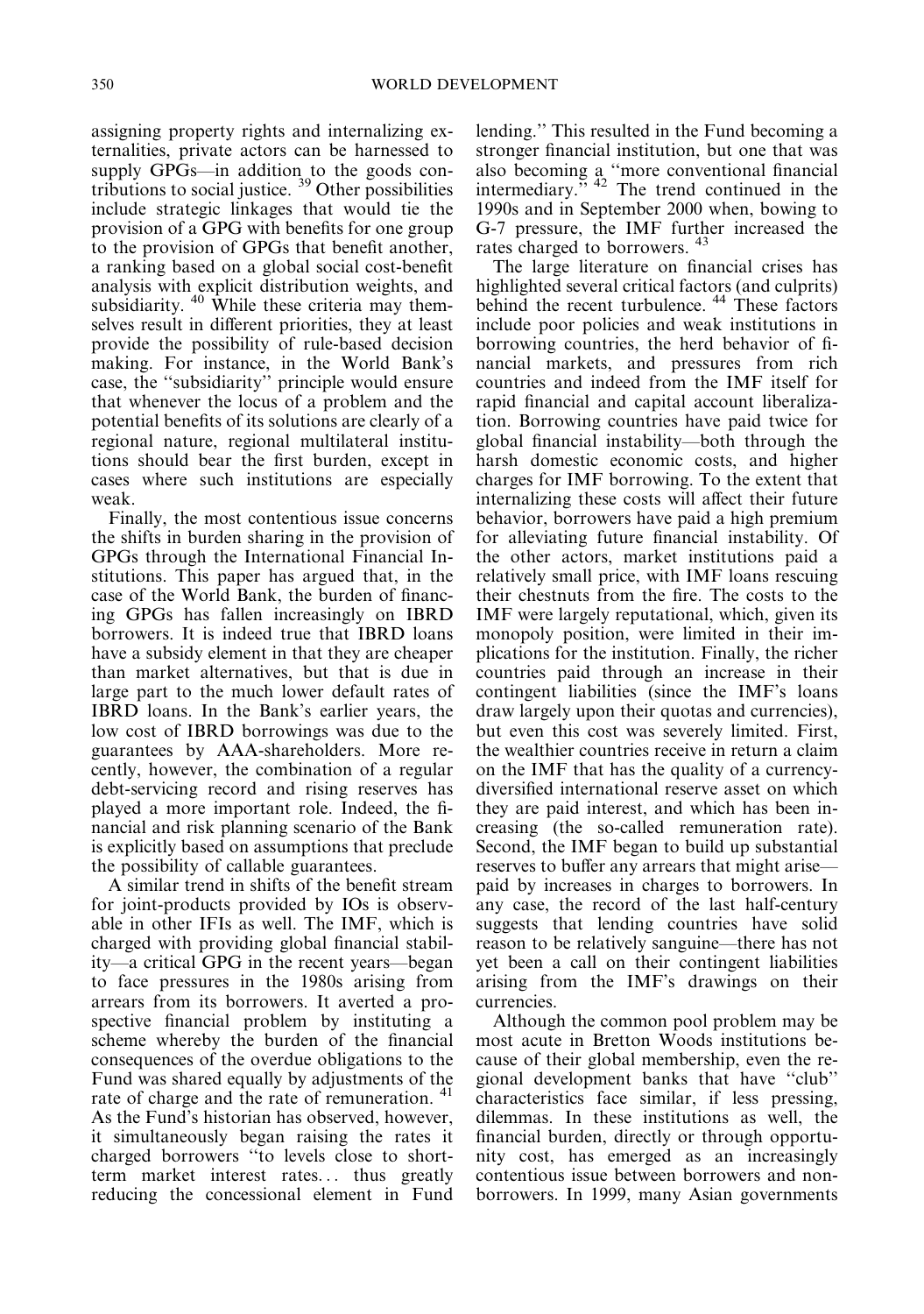protested against the Asian Development Bank's (ADB) decision to raise loan charges and introduce front-end fees on ordinary loans in order to boost profitability and augment the ADB's reserves. During the ADB's Annual Meetings in Thailand, the United States urged a further review of the ''adequacy of loan charges,'' a view opposed by both India and China. The controversy over loan charges was a counterpoint to the argument over a capital increase for the ADB. Borrowing countries argued that they had already borne their share of the burden of improving the bank's balance sheet by agreeing to increased charges; nonregional shareholders, they argued, continued to fail to contribute in their refusal of a capital increase for the ADB. In the Inter-American Development Bank, on the other hand, borrowers empowered by their voting majority (largely regional members), written into the IDB's articles at the time of its creation, prevailed in blocking efforts by nonborrowing shareholders to increase loan charges.

### 7. CONCLUSION

In recent years international financial institutions have witnessed a perceptible shift in burden sharing, with borrowers now picking up a greater part of the burden; the World Bank provides an excellent case in point. Over the past half century, the IBRD has witnessed a steady downward trend in the share of usable capital in total usable equity—more than twothirds of its usable equity now comes from retained earnings and less than a third from usable capital. But, control rights have essentially remained unchanged in these institutions. Consequently, the priorities implicit in the selective support of Global Public Goods reflect historical control rights in the IFIs, not the changing patterns of burden sharing in the past three decades. The pattern is similar in other international organizations. For instance, in the United Nations, Japan pays nearly a fifth of the budget but is not a permanent member of the Security Council while China, funding barely 1%, enjoys the benefits that come with being a permanent member of the Security Council. Dumbarton Oaks continues to cast a heavy shadow on the current realities of the United Nations, however much the world may have changed since its inception.

Finally, the arguments presented in this paper suggest that our understanding of the roles that IOs currently play in the international system could benefit from a shift in International Relations scholarship. In particular there are likely to be substantial gains if the two strands of analysis on International Organizations—the more descriptive but factually grounded strand of international legal studies and the analytical but empirically weak IR literature—drew much more from each other than they have in recent years.

## **NOTES**

1. Interviews by author and a reading of Kapur, Lewis, and Webb (1997).

2. The nine Executive Directors voting for the resolutions represented the G-7 countries, the Nordics and the chair representing the South Pacific community (including Australia, New Zealand and South Korea). Resolution No. 98-4, ''Addition of FY98 Net Income to Reserves,'' and Resolution No. 98-5/IDA Resolution No. 98-1, ''Transfer by the Bank to the Association; Acceptance of Transfer by the Association,'' July 1998 (World Bank, 1998).

3. In addition to South Korea the constituency included Australia, Cambodia, Kiribati, Mongolia, Marshall Islands, Federated Straits of Micronesia, New Zealand, Papua New Guinea, Samoa, Solomon Islands and Vanuatu.

4. Civil society actors and markets are other important sources of GPGs.

5. See Ruggie (1992), Martin and Simmons (1998).

- 6. Abbot and Snidal (1998).
- 7. Abbot and Snidal (1998, p. 29).
- 8. See Krasner (1983), Keohane (1984).
- 9. Oye (1986).
- 10. See, for example, Mearsheimer (1995).
- 11. Abbot and Snidal (1998).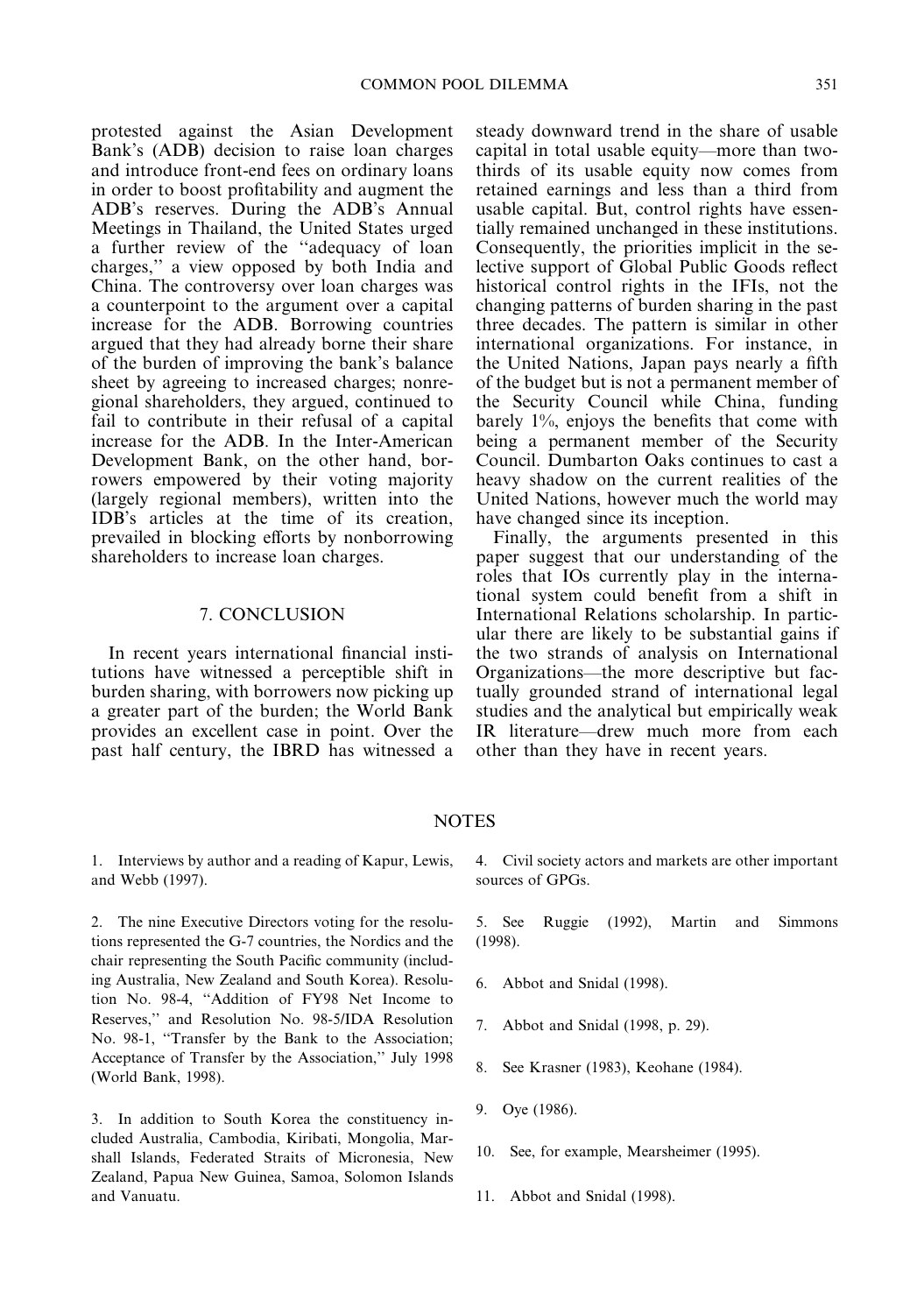12. One analysis of IOs in the 1980s found that hundreds were created and died during this period. Only two-thirds of the IOs that existed in 1981 were still active in 1992. See Shanks, Jacobson, and Kaplan (1996).

13. Finnemore (1996, pp. 88–127); Kapur et al. (1997, Chapters 2–7). The strong support by Nordic countries for foreign aid cannot be explained by self-interest alone, unless self-interest is defined so broadly as to lose its analytical sharpness.

14. Abbot and Snidal (1998, p. 8).

15. Oates (1972) first spelled out the classic version of this argument, focusing on the tradeoff between externalities and spillovers on the one hand and the costs of ''one size fits all'' solutions resulting from centralized provision, on the other.

16. See Kanbur, Sandler, and Morrison (1999).

17. Kaul et al. (1999)

18. Examples include the Consultative Group for International Agriculture (CGIAR), the Global Development Network (for ideas), the Global Alliance for Vaccines and Immunization (health), the Global Environment Facility (environment) and the Global Water Partnership.

19. Although in the Bank's early years the ''comfort factor'' those high levels of reserves signaled to markets helped lower its borrowing costs, this has not been the case for the last three decades. Unless there is a sharp year-to-year decline or reserves are at very low levels markets pay little attention to the IBRD's reserves. As the Bank's second president Eugene Black admitted, ''since this [level of reserves] is a psychological matter, it cannot readily be given precise quantitative expression,'' while for Woods ''the question [of the adequacy or inadequacy of the reserves] was not susceptible of a mathematical determination. It was a question of judgement'' Kapur et al. (1997, p. 936).

20. See Kapur et al. (1997, Chapter 16).

21. The ''negative pledge'' clause in the Bank's loan agreements requires a borrower who creates any lien on public assets for the benefits of other creditors to equally and ratably secure the Bank's loan as well.

22. The criteria for the Special Grants Program (SGP) emphasize multi-country benefits, multi-donor support, and independence of the recipient institution from the Bank Group. In FY 1998, funding for the SGP accounted for about 5% of the Bank's budget (around \$80 million dollars).

23. The Bank, in rare instances, had used part of its net income to fund humanitarian efforts. Examples included grants to the World Food Program in 1984–85 to support relief efforts for the famine in sub-Saharan Africa and in 1993 to fund relief operations in Rwanda.

24. It may be argued that the borrowers had only themselves to blame. Having weakly exercised their responsibility for decision making as shareholders, it was perhaps proper that IBRD borrowers share the financial implications of their silence.

25. The IBRD introduced single-currency loans in 1993, allowing its borrowers a choice in loan terms for the first time since the 1950s. Borrowers could avail of fixed-rate or LIBOR-based loans in any currency in which the Bank reasonably could fund itself.

26. This currently results in the Bank's dollar net income declining when the dollar appreciates and vice versa. In turn, this reflects the *de facto* veto of the United States in preventing the institution from shifting its unit of account from the US dollar to the SDR (unlike the IMF, which began using the SDR more than two decades ago).

27. The proposals called for an increase in the contractual loan spread by 30 basis points (from 50 to 80 basis points above the Bank's funding cost), charging borrowers a 1% (100 basis points) front-end fee, maintaining the commitment fee (75 basis points) along with a one-year waiver of 50 basis points, and eliminating for FY 1999 and 2000 the 25 basis-point interest rate waiver the World Bank offers to borrowers that service their debts on time. The Board eventually agreed to increase the contractual loan spread from 50 to 75 basis points, introduce a one percent front-end fee, the commitment fee was maintained, and the 25 basis-point interest rate waiver was reduced to five basis points on existing loans (i.e., loans with a contractual loan spread of 50 basis points) while it was maintained at 25 basis points for new loans i.e. those contracted at 75 basis points spread.

- 28. IBRD (1998a,b, R98-134, paragraph 23).
- 29. IBRD (1998a,b, R98-134, paragraph 34).
- 30. Kapur et al. (1997, Chapter 18).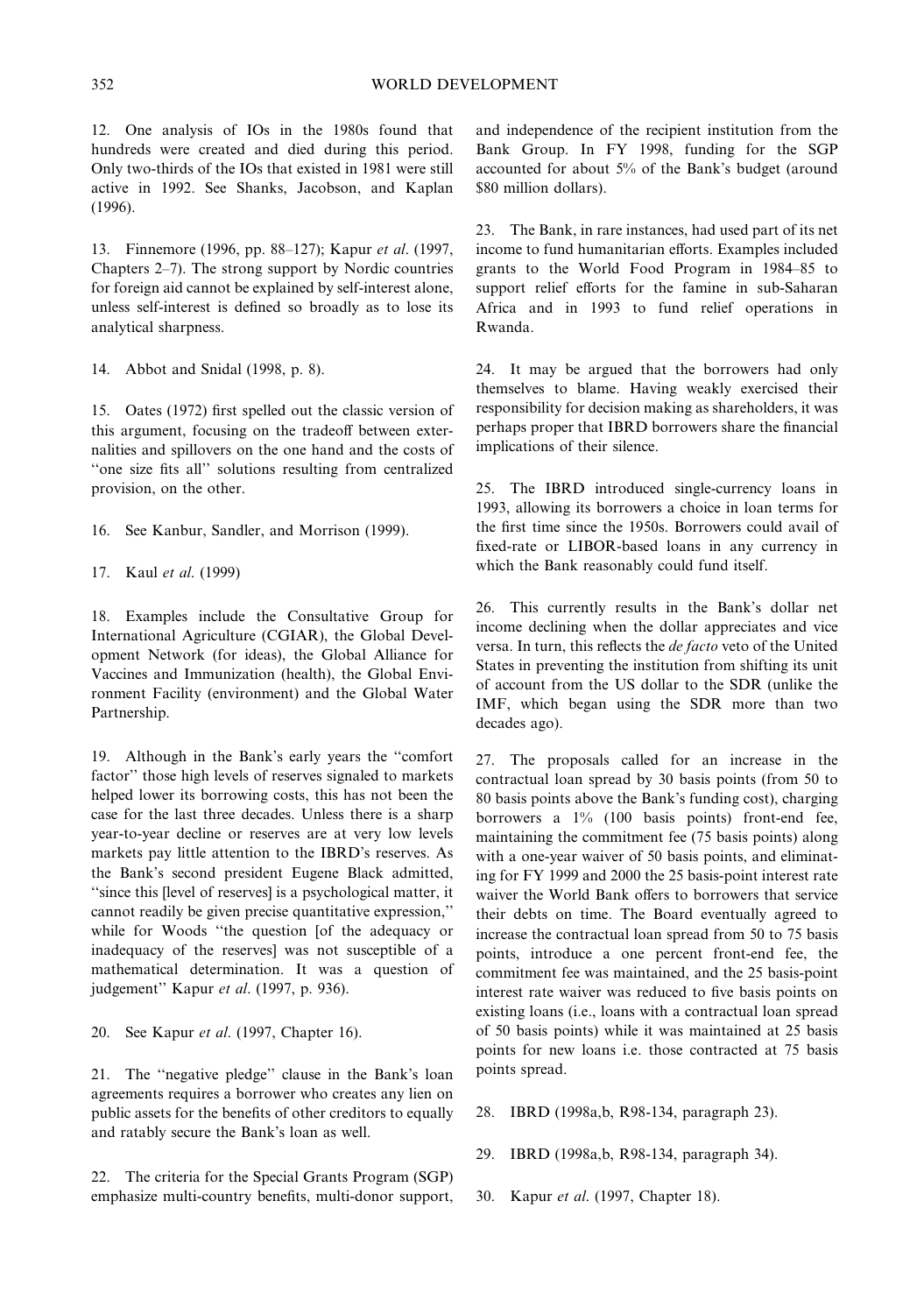31. The average for the 1960s is from FY 1966–70. For the 1970s the figures are for FY 1971–80, for the 1980s FY 1981–90 and for the 1990s FY 1991–2000. The World Bank's fiscal year runs from July 1 to June 30.

32. Corporate management expenditures include the Board and Executive Directors offices, Development Committee, the Executive Office, the Secretary's department, the Inspection Panel, OED, the Administrative Tribunal, the Ombudsman and Appeals, and External Affairs.

33. Kapur et al. (1997, Chapter 17).

34. See Naim (1996).

35. Another alleged reason is the fear of developing countries that budget cuts would adversely affect their nationals employed in the Bank.

36. I would like to thank one of the anonymous reviewers of this paper for flagging this important point.

37. At the time of writing, the status of this initiative was under review.

38. The FY 2000 budget figures for the External Affairs Unit of the Bank are \$26 million and for DEC (Development Economics), \$36 million. The Operations Departments have a budget item, ''External Partnerships and Outreach''—the budget figures for which were \$21 million in FY 2000. Some of this is genuine partnership and some of it is public relations. Assuming that half of this last item is the latter budgetary expenditures for public relations in FY 2000 were \$36.5 million while research was \$36 million. The data are from ''World Bank Programs and Budgets FY01,'' June 8, 2000.

39. See, for example, Rao (1999) and Sen (1999).

40. On these topics, see Sandler (1999), Kapur (1999) and Kanbur et al. (1999).

41. The rate of remuneration is the interest rate the IMF pays on a member's average remunerated reserve tranche position—that part of its reserve tranche that is equal to the difference between the member's norm and the IMF's holdings of its currency (other than excluded holdings). The rate of charge is the interest rate paid by a member when it borrows (purchases) other members' currencies or SDRs from the IMF.

42. Boughton (1999, Chapter 17).

43. The G-7 pressed the IMF to charge higher rates from its long-term borrowers at its Okinawa summit in July 2000, prompting the IMF's Managing Director to remark, ''I don't think it should have been necessary that the G-7 had gone on the market with their ideas. I would have preferred the G-7 would have presented their ideas in the IMF within the normal working process of the Fund.'' Transcript of a Question and Answer session following an Address by IMF Managing Director Horst Köhler, National Press Club, Washington, DC, August 7, 2000. Available at: http://www.imf.org/external/np/tr/2000/tr000807.htm.

44. Notable works include those by Akyuz and Cornford (1999), De Gregorio, Eichengreen, Ito, and Wyplosz (1999), Kahler (1998), Rogoff (1999) and Sengupta (2000).

## **REFERENCES**

- Abbot, K., & Snidal, D. (1998). Why states act through formal international organizations. Journal of Conflict Resolution, 42(1), 3-32.
- Akyuz, Y., & Cornford, A. (1999). Capital flows on developing countries and the reform of the international financial system. Paper prepared for conference on New Roles and Functions for the United Nations and the Bretton Woods Institutions. World Institute for Development Economics Research, Helsinki.
- Boughton, J. (1999). Silent revolution: The international monetary fund 1979–1989. Draft.
- Broz, L. (1999). Origins of the Federal Reserve System: international incentives and the domestic free-rider problem. International Organization, 53(1), 39– 70.
- De Gregorio, J., Eichengreen, B., Ito, T., & Wyplosz, C. (1999). An independent and accountable IMF. Geneva Reports on the World Economy 1. International Center for Monetary and Banking Studies, Geneva.
- Finnemore, M. (1996). National interests in international society. Ithaca, NY: Cornell University Press.
- IBRD (1998a). IBRD income dynamics, R98-134. Washington, DC: IBRD, May 27.
- IBRD (1998b). IBRD income dynamics: a follow up note. Washington, DC: IBRD, July 2.
- Kahler, M (Ed.). (1998). Capital flows and financial crises. New York: Council on Foreign Relations Press.
- Kanbur, R., Sandler, T., & Morrison, K. (1999). The future of development assistance: common pools and